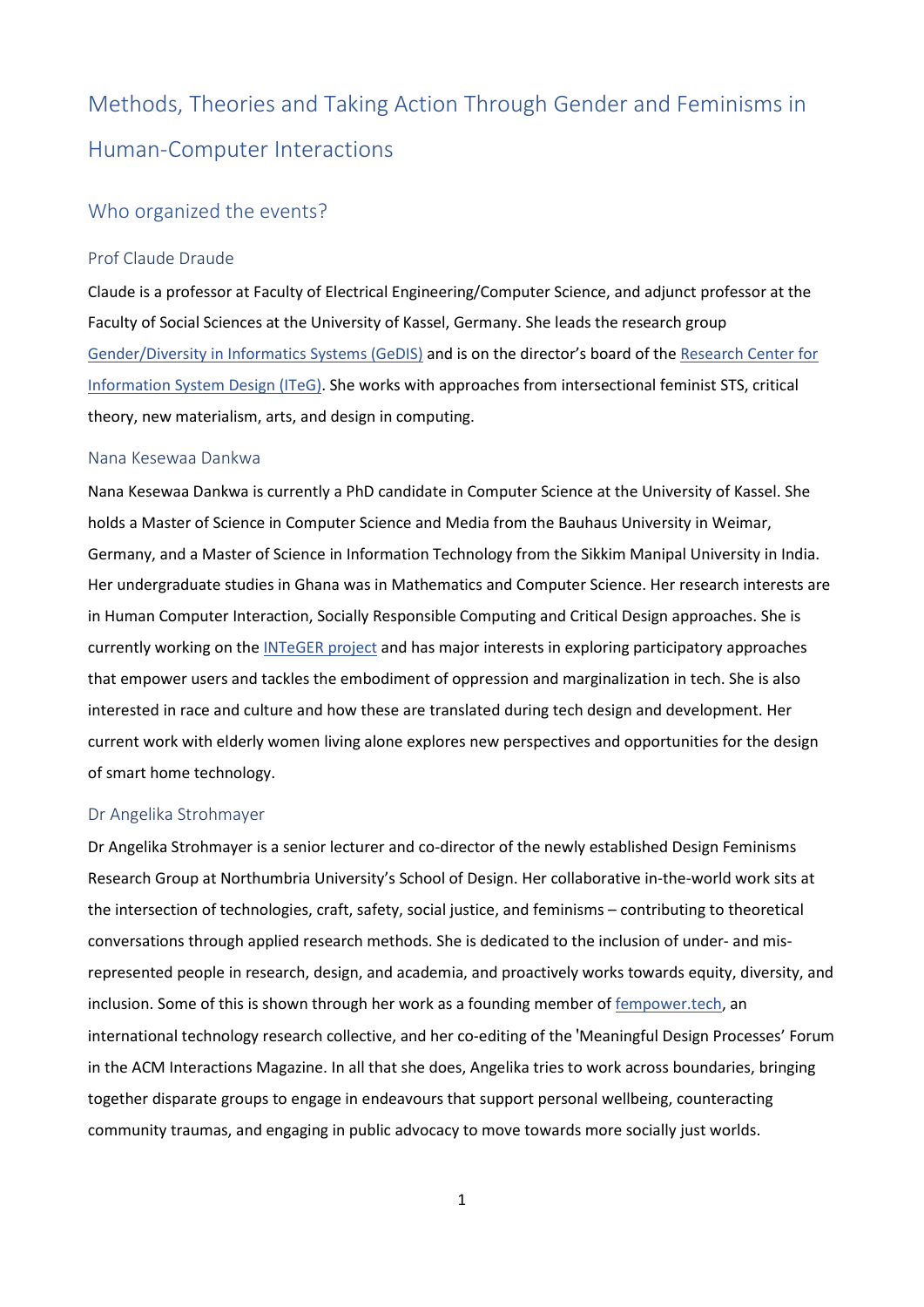### Dr Rosanna Bellini

Dr Rosanna Bellini is researching how we built moral responsibility into digital tools that encourage perpetrators of domestic violence to desist from abusive behaviours. Her work frequently crosses into other digital service delivery in sensitive spaces including sexual violence, bullying and harassment, drug and alcohol rehabilitation, particularly within the third and voluntary sector. She is also interested in how employee-generated data, such as complaints or reports, can be used to inform safer and healthier workplace policies, practices, and training.

## What is this, really?

The booklet documents the learnings from a series of events that took place in September 2021, online and in-person at the University of Kassel, in Germany. This series of events, entitled 'Methods, Theories and Taking Action Through Gender and Feminisms in Human-Computer Interactions' was hosted in collaboration between Gender/Diversity in Informatics Systems (GeDIS) group at the University of Kassel, Germany, and fempower.tech in Newcastle, UK.

To reflect on this overseas collaboration, this document has been typeset using the typefaces Magnet, by Inga Plönnigs, and Manofa, by Mariya V. Pigoulevskaya. Two fantastic type designers, based in Germany and Newcastle, England, accordingly.

In an effort to bring together humans and the machines, analogue and digital methods, chaos and (a bit of) order – the design of this booklet takes inspiration from the collage and zine aesthetics that played such a crucial role in feminist movements throughout history, and combines them with screenshots, emojis, and other ubiquitous elements from our digital worlds.

In line with great Data Feminism principles around the visibility of labour and transparency around decision making, throughout the booklet one can find brief notes from the designer, Maria Munguambe, on her thinking and how it informed certain design choices.

We hope the booklet will be great for revisiting some topics covered during the events, as well as a reminder of the supportive community that is out there and the importance of our never-ending feminist work.

Since the booklet is not accessible for everyone this document functions as an alternative and summarizes relevant information and findings of the event series.

2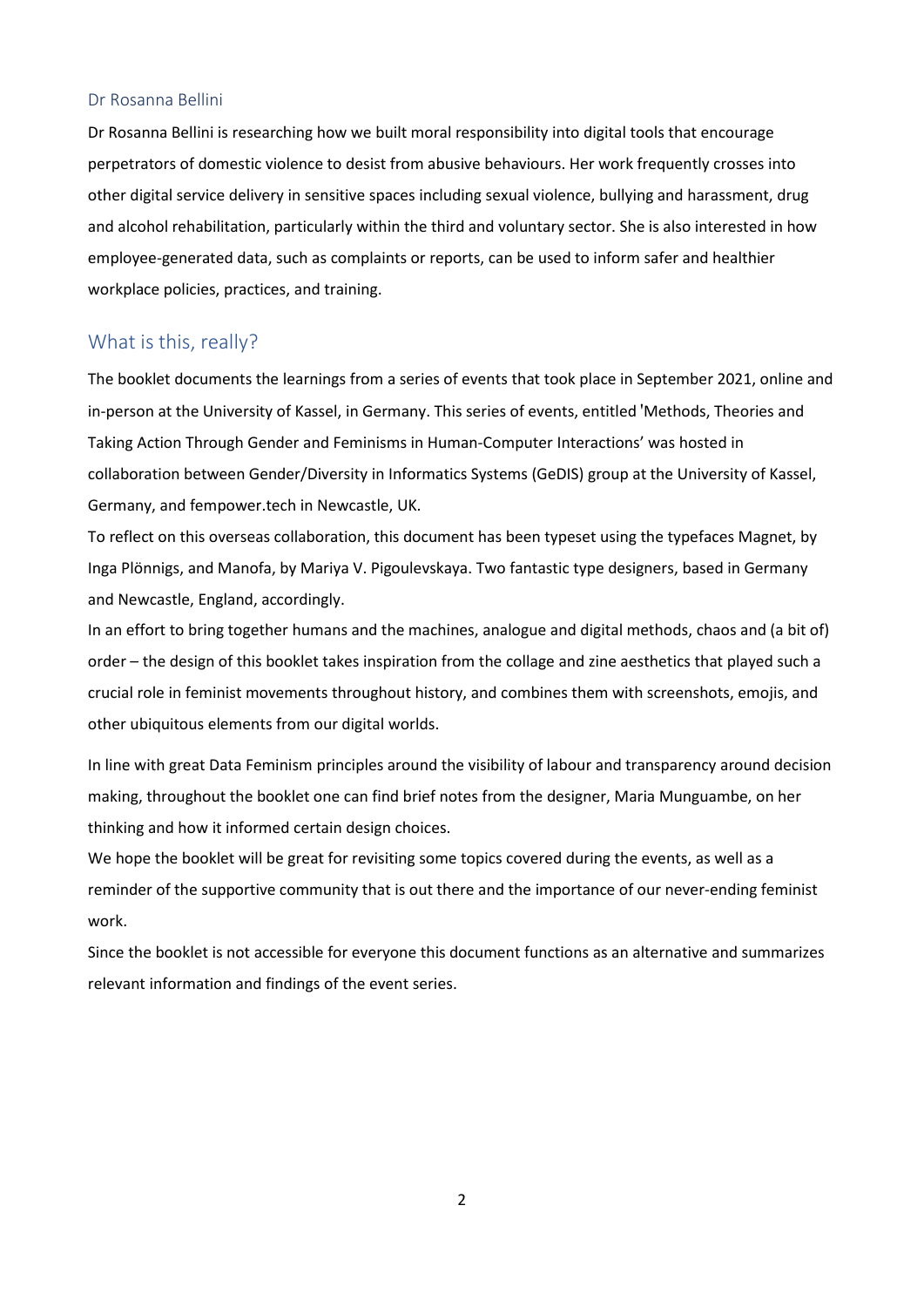## Event 1: Defining Feminist and Gender HCI

### Who spoke at this event?

#### *Alexandra To (Opening notes)*

Alexandra To is an Assistant Professor at Northeastern University jointly appointed in the Art + Design (Games) department in the College of Art, Media, and Design and the Khoury College of Computer Science. Alexandra is an HCI researcher, racial justice activist, critical race scholar, and game designer. Her core research interests are in studying and designing social technologies to empower people in marginalized contexts. She uses qualitative methods to gather counterstories and participatory methods to design for the future. She has designed award-winning transformational games, received multiple ACM Best Paper awards, and published at CHI, UIST, CSCW, CHI Play, ToDiGRA, and DIS.

#### *Sara Morais dos Santos*

Experimental Inhabitations

#### *Goda Klumbytė*

Feminist Perspectives on Machine Learning Systems Design

#### *Kathy New*

An Ecofeminist Approach to HCI

#### *Claude Draude*

Methods, Theories and Taking Action through Feminisms and Gender in HCI

#### *Oliver Bates*

Reflecting on Feminism, Equality and Justice in Last Mile Logistics and the Gig-Economy

#### *Astrid Weiss*

Can Robots Even be Gender-Neutral?

## *Sandra Buchmüller*

How to Design for More-Than-Human-Worlds? A Feminist Posthumanist Reflection on Design as Ethico-Onto-Epistemological Research and Practice

#### *Ingrid Brudvig*

Feminist Digital Anthropology: Designing for Digital Equality

#### *Anna Croon, Karin Danielsson, Christina Mörtberg*

Inclusive Innovation – Participatory Approaches to Digital Innovation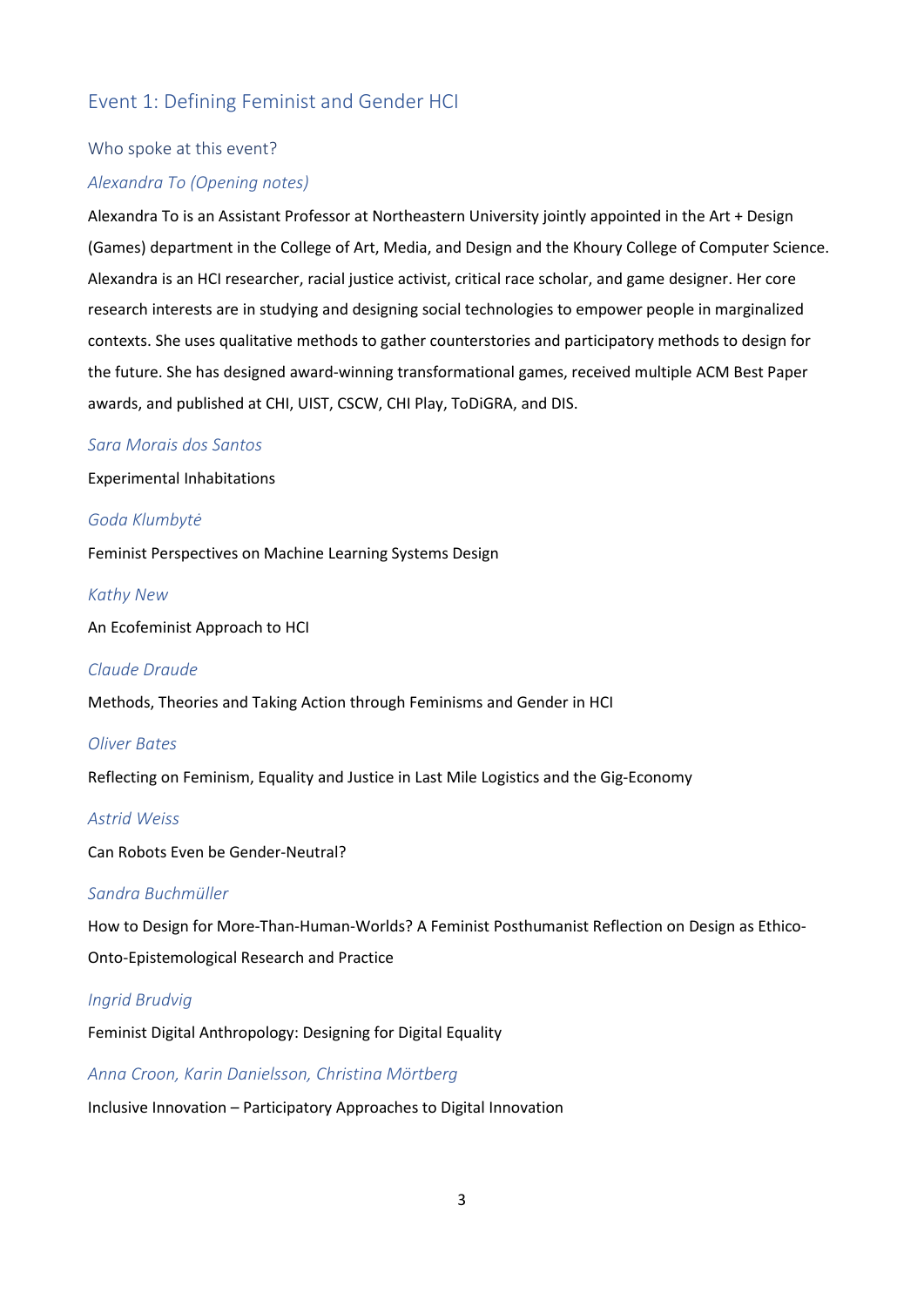## *Shana Danielle MacDonald, Brianna Wiens Ivy*

From Influencer to Amplifier: @aesthetic.resistance as Feminist IG Hack

## *Rosanna Bellini*

Mapping the Margins: Navigating the Ecologies of Domestic Violence Service Provision

## Key topics

Logistics; Work; HRI; Theory; Feminism; Pro Environmentalism

## Opening Notes and Roundtables

## *Thoughts you have while Alexandra is speaking*

- Love the idea of critical refusal for empowerment.
- How can we decanter trauma: we don't want to just dismantle oppression, we want to build better futures!
- It is time to design safe spaces where marginalised people can celebrate and express identity counter spaces.
- Such a bold decision to express how you were not doing well at that time without fear to be judged for it.
- An intention to bring our whole selves into the room can be very powerful and humanising.
- What is the world we want to see?

## *Questions you have for Alexandra*

- I'd love to hear or think more about critical suturing through fictions as a collective activity!
- I love the counter space project! Is there documentation online where I can find more about it?
- Can you separate feminist theories from how, why, when or where you do your work?
- Sometimes.
- Theories are everything.
- Feminist theories inform.
- Sometimes I avoid making my feminist stance explicit.
- I don't think I *want* to separate.
- It is my personal and professional orientation.
- Not even sure (why) I should...?
- As my research is not directly associated with gender.
- No, I think all research is political (broad understood).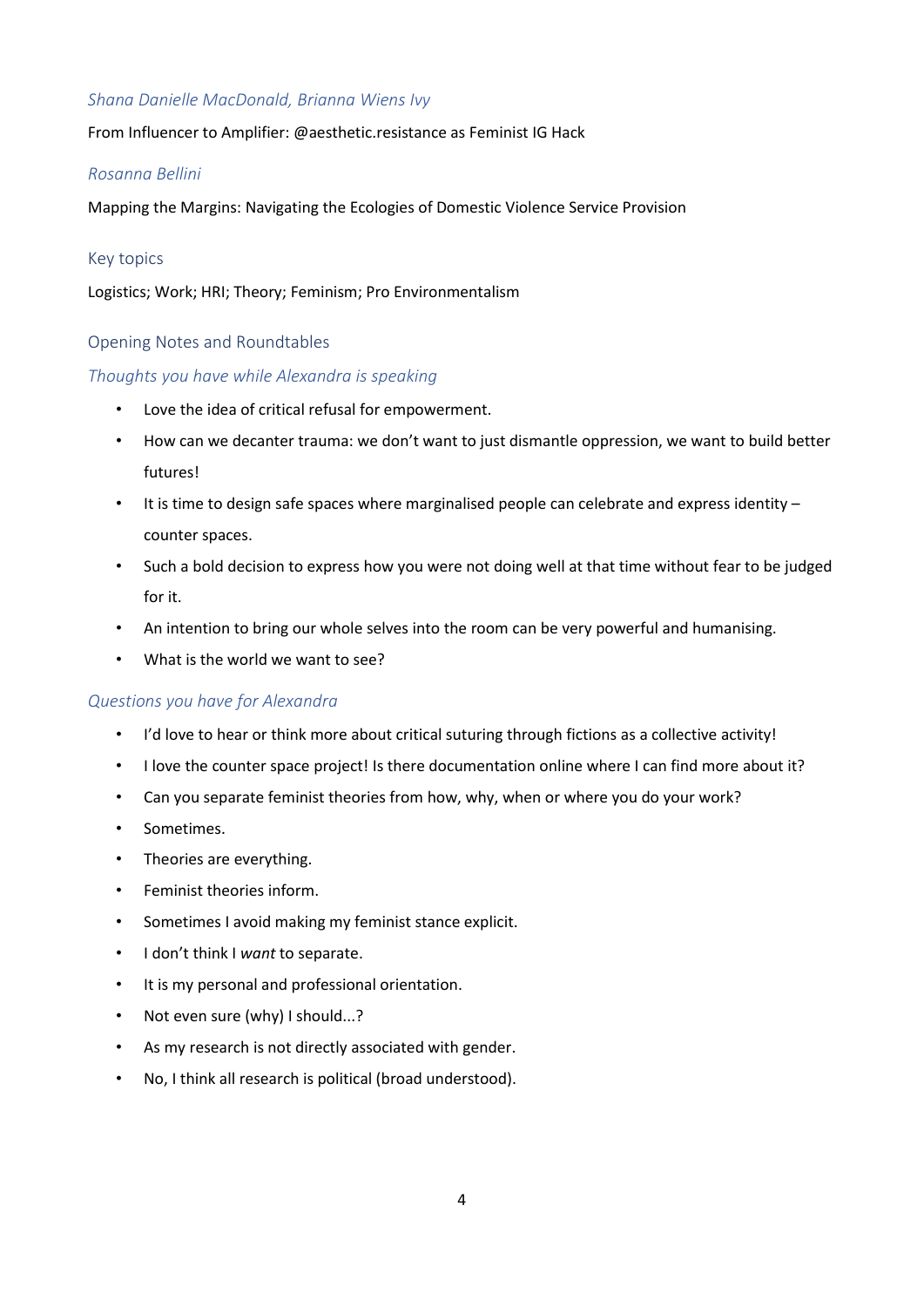## *What are some of the barriers and opportunities for integrating feminist theories into HCI practices?* Barriers

- The assumption that we are isolated, individual(ist) thinkers.
- The extended listening filters in HCI ("objectivity") sometimes prevents us from even listening.
- Not enough funding compared to other commercial pro-efficiency/productivity projects.
- Even if necessity is seen, people lack overview and understanding.
- Still technology is seen as neutral. So, the idea of if it's not broken don't fix it applies.
- Others do not see the necessity.
- Rigid research questions and supervisors.

### **Opportunities**

- Collective action.
- Avoid/minimise othering.
- Discussing biases.
- Context-based findings.
- Values and goals between scientific disciplines (gender studies VS engineering/computer science; social justice VS economic growth.
- Collective knowledge informing algorithmic knowledge production.
- Co-creation of knowledges (definitely plural) and of critiques on knowledges.
- Improving representation in research data/findings.
- Generating more alternatives (Anna Croon) and more futures (Alexandra To).

## *How do you integrate feminist theories into your work practice?*

- By trying to let them orient my research in terms of its methods, ethics, and topics especially the focus on power.
- Embodiment, situatedness, partiality are central feminist concepts that guide responsible knowledge production.
- Ask the "who" questions, especially in domains that tend to make humans less visible than depersonalised processes.
- Considering gender an identity when developing recruitment/participation strategies (eg: when you run a study, how you financially cover the costs of participation such as childcare and travel).
- Trying to consider gender and other aspects when applying for research grants, working on projects.
- Promoting participation of underserved marginalised communities. I also started self-disclosing while publishing. Valuing stated knowledge and embodiment.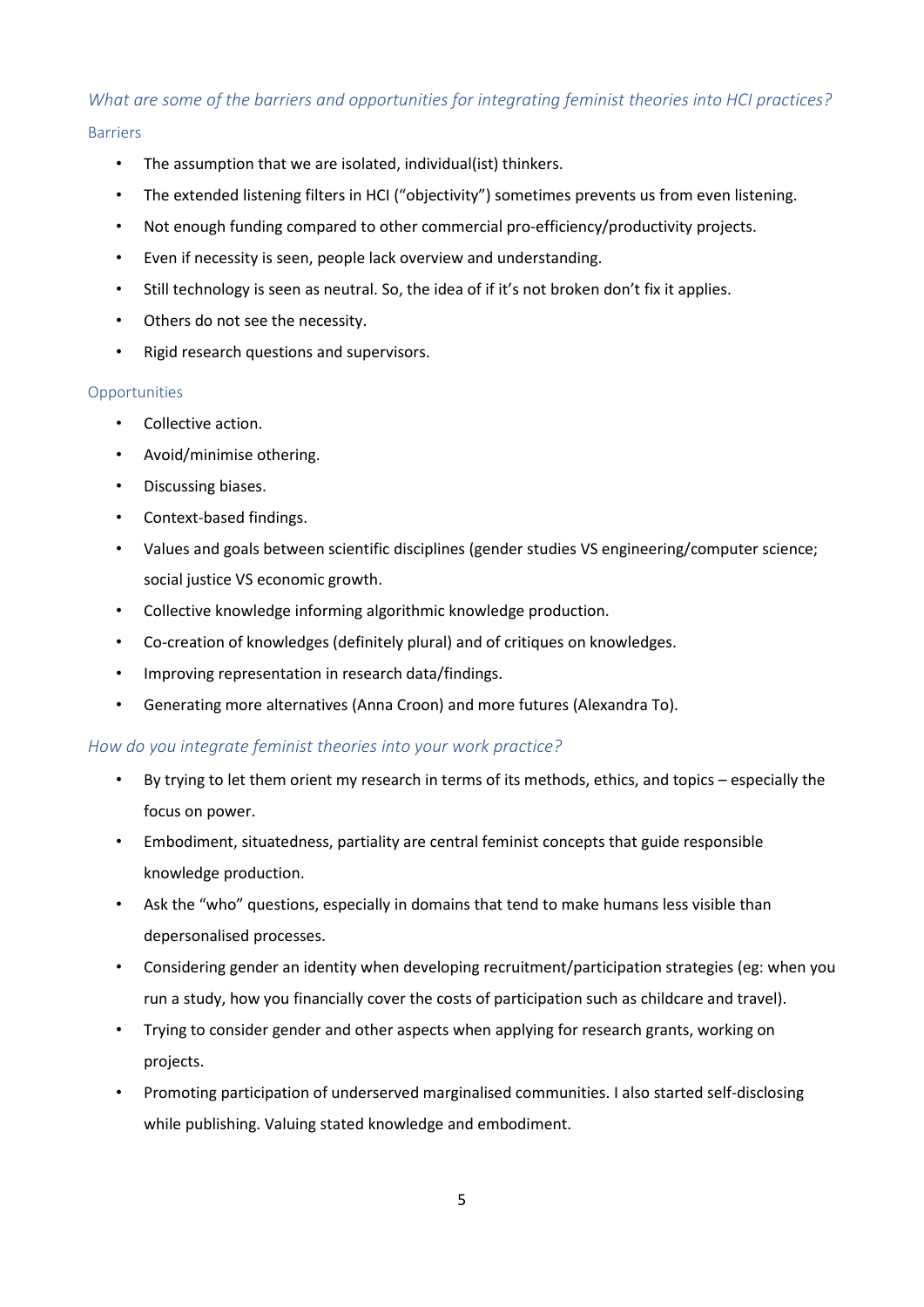- Lorde's theory of difference (interpersonal and internal) as a contributor to discomfort -> insight -> change.
- Work with ways to transfer the understanding to others. Can tools and materials and methods be used as ways to enable a mutual language and another way to view "things" in contexts and designs (inspired by PD).
- Examining historical, political, social contexts leading to people's decisions.

## *How do you apply thinking about gender and feminisms in your work?*

I apply feminist theory

- in the methodologies I employ.
- in how I work with others within and outside the academy.
- in the kinds of technologies I design/develop.
- in the kinds of topics I work on/with.
- because I work with certain communities.
- in exploring how physical artefacts (currently public transport vehicle interiors) are gendered.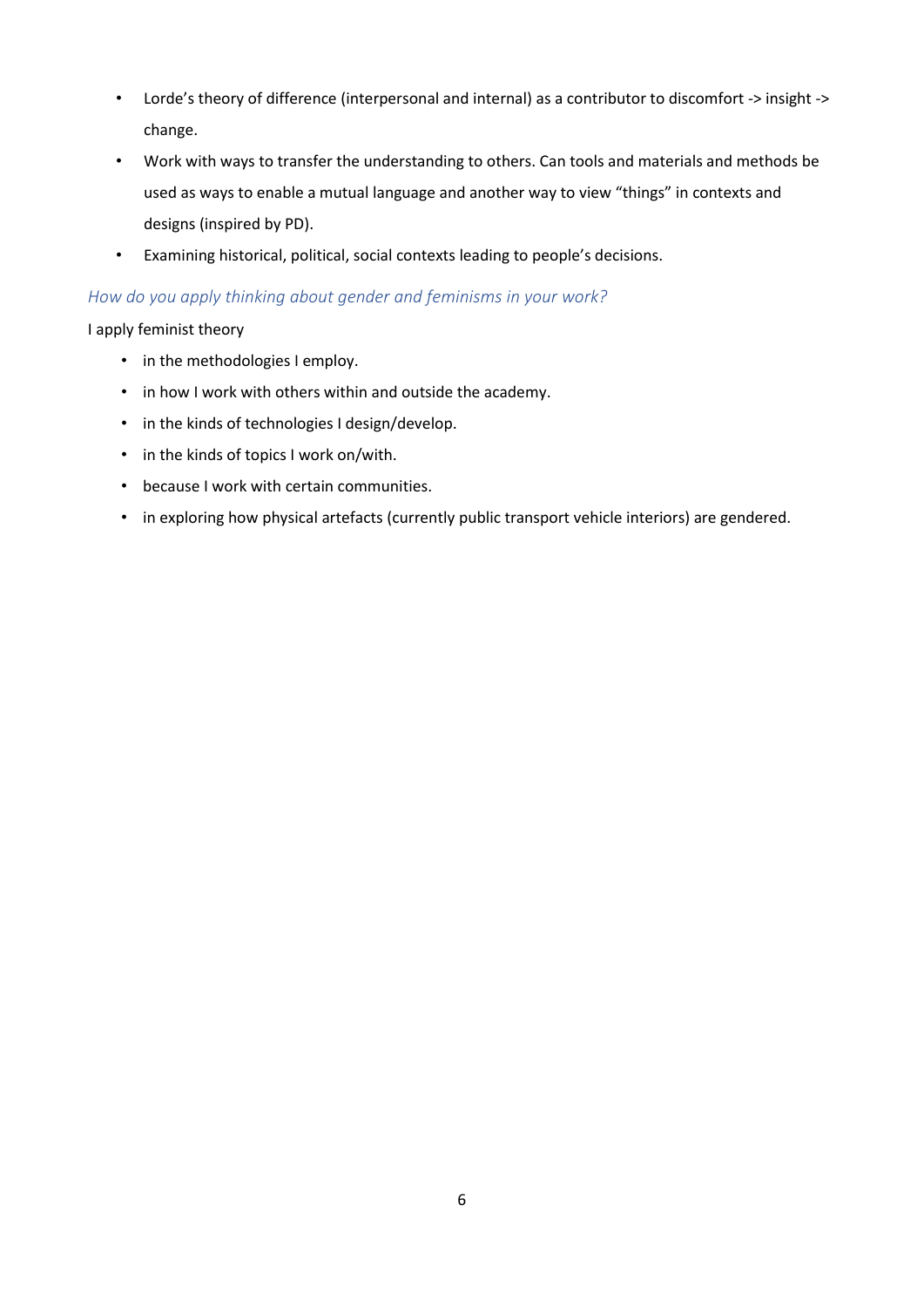## Event 2: Ways of Practice in Feminist and Gender HCI

### Who spoke at this event?

#### *Margaret Burnett (Opening notes)*

Margaret Burnett is an OSU Distinguished Professor at Oregon State University. She began her career in industry, where she was the first woman software developer ever hired at Procter & Gamble Ivorydale. A few degrees and start-ups later, she joined academia, with a research focus on people who are engaged in some form of software development. She was the principal architect of the Forms/3 and FAR visual programming languages, and co-founded the area of end-user software engineering, which aims to improve software for computer users that are not trained in programming. She pioneered the use of information foraging theory in the domain of software debugging, and leads the team that created GenderMag, a software inspection process that uncovers gender inclusiveness issues in software from spreadsheets to programming environments. Burnett is an ACM Fellow, a member of the ACM CHI Academy, and an award-winning mentor. She currently serves on three editorial boards and has served in over 50 conference organisation and program committee roles. She is also on the Academic Alliance Advisory Board of the National Center for Women in Technology (NCWIT).

### *Kristin Allukian*

HCI, Feminist Data Visualization, and the Suffrage Postcard Project

#### *Martina Schuß*

Shared Automated Vehicles (SAVs): Using Feminist Methods for Inclusive Designs

#### *Stine Eckert*

Hitting Back with Solidarity in a Vacuum of Institutional Support: Theorizing Resources for Victims of Online Harassment

## *Pricila Castelini*

How to Question the Development and Use of Technologies in a Feminist Bias in HCI?

#### *Christina Bremer*

The Value of Making Feminist Design Visible

#### *Mascha Beuthel*

The Body as an Active Participator

## *Christine Wanjiru Mburu*

Empowering Mothers of Preterm Infants Through Co-Design Approach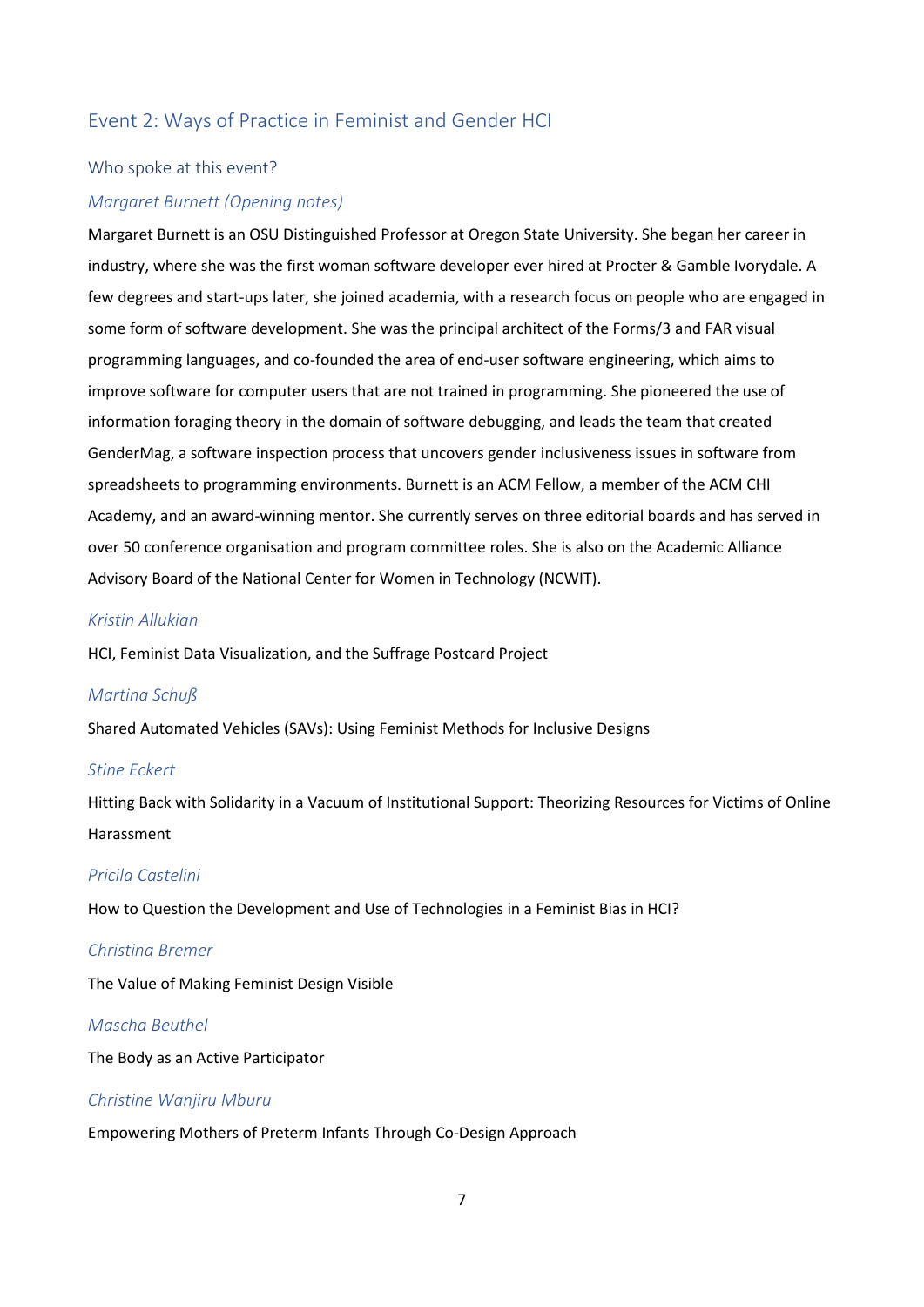## *Karoline Busse*

The Feminist Roots of Usable Security and Privacy

## *Amber Frid-Jimenez, Jessica Carson*

Designing Participedia: A Collaborative Research Platform

## *Anna Lena Fehlhaber, Harjot Kaur, Nicolas Alexander Huaman Groschopf*

'After Finishing the Gender Discussion': The Lack of Gender Diversity in the Usability Research Participant Pool

## Key topics

Feminist HCI; Case Study; Gender; Marginalised groups; Practice; Teaching; Web tool; Preterm Health; Usable Co Design; Feminism; Privacy & Security

## Opening Notes and Roundtables

## *Thoughts you have while Margaret is speaking*

- The small pink laptop from Dell was gone within 20 minutes!! Pre-twitter!
- My problem with these sparkling pink things is that, as a feminist, I totally see why "for her" things are wrong on so many levels; but as a person who loves pink, I do want power tools in pink!
- That's why we use a debugging approach. If an "exclusivity bug" is taken down, it makes the software more inclusive for everyone.
- Theory tells us not just "what should happen" but "why".
- "Shrink it and pink it" is a brilliant phrase to remember.
- Nobody is "typical". Cognitive tax!! 5 facets!
- Can something be inclusive for everyone?

### *Questions you have for Margaret*

- How do you get people to discuss bias without putting people on the defensive?
- Thank you for your great talk! I'd like to talk about my usual discomforts with personas, which is: what is the basis for the persona? How much of our *own* assumptions we (unconsciously) put into our personas, and do our assumptions then limit the inclusion bugs that we can discern?

## *What challenges have you faced when putting into practice feminist and gender-related thoughts in HCI research?*

- Sometimes the members of a community are willing to contribute, but don't want to participate in co-governance of a project.
- Working on bigger picture changes.
- "I'm a user, so I understand users' needs without your research"  $\left( \cdot \right)$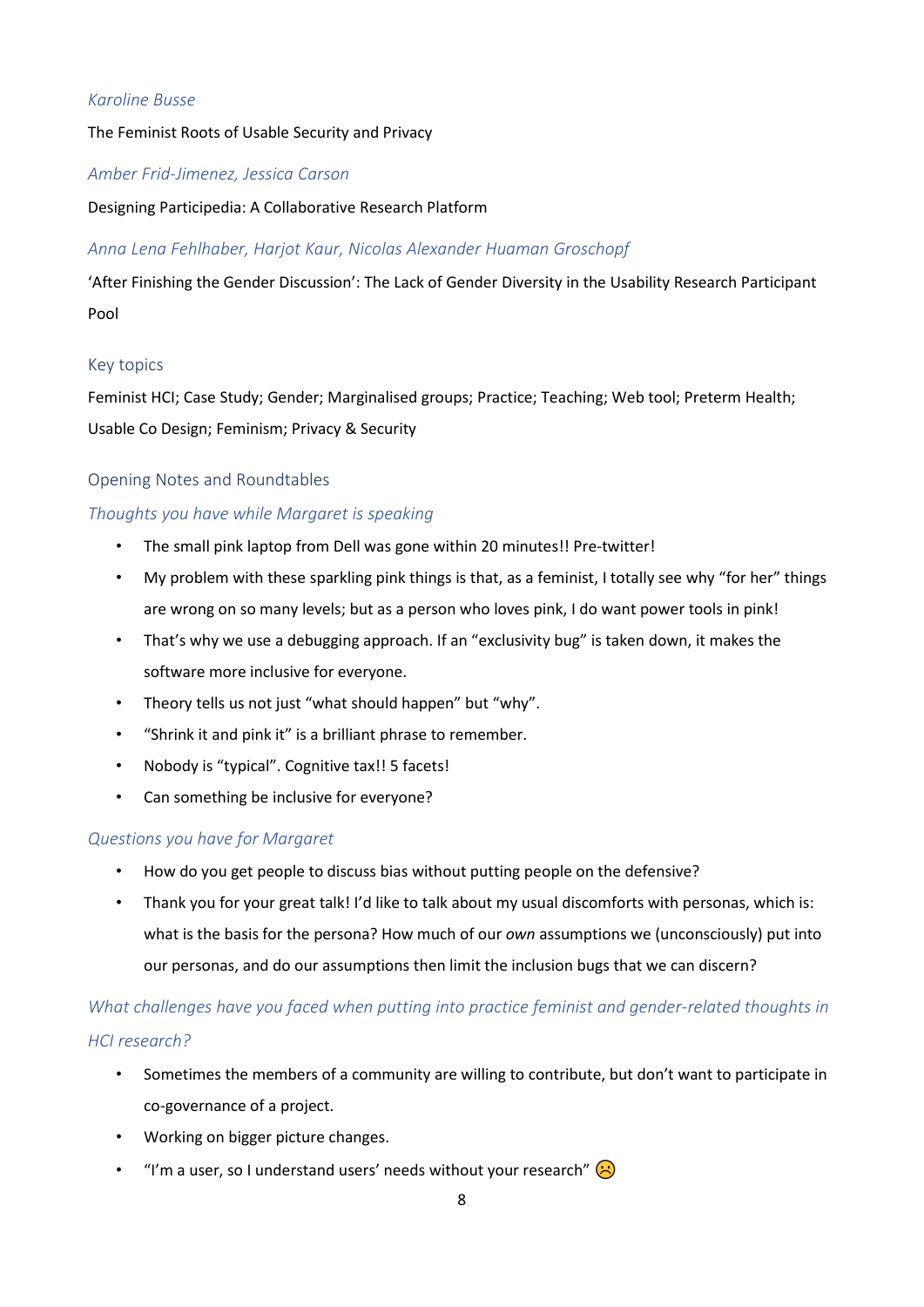- Guidelines for online architectures (as they exist for physical architecture).
- Can we do community engagement without feminisms, and can we do feminisms without community engagement?
- For me this is exactly a challenge: to combine operational wit critical!
- Making intersectional gender research operational in HCI without losing the critical background.
- Struggling to recruit representative user groups.
- People's misconception of that feminism is.
- Explain why it's needed to integrate a feminist standpoint. It's kind of a constant struggle still.
- Barriers to remuneration for costs (e.g.: childcare, travel to participation).
- Mainstream feminism can be incompatible with the marginalised groups we work with.
- Understanding how to include gender in the studies. In some situations, gender seems very relevant but other it is used to discriminate or explain differences that are not necessarily real.
- Labels of what is or isn't a feminist issue can be limiting.
- Building awareness that is necessary in the first place.
- The very word "feminist" in my context could have a negative nuance associated and be received with reluctance.
- What if the research question isn't important enough for the community with whom we're working?
- A lack of confidence around applying theory from outside of computing not knowing how to apply theory in practice.
- Recruit more diversity.
- A work in progress.
- There's a lot of gatekeeping around gender-related work. Not only do those outside our community tend to reject more often, but also those inside reject because they decide it got some aspect of a feminism wrong. So, it's very hard to publish, and part of it is difficulties we are raising for ourselves.
- Someone raised the point of what a designer can do. Here's a [catalogue](http://gendermag.org/dc/) of examples fixes to ["inclusivity](http://gendermag.org/dc/) bigs" organised by facer (cognitive style) and by application area.
- Change is hard, things are done like they always were done.
- Decolonizing practices, methods, knowledges.
- Writing about it properly! But here's a great resource that helps with this: HCI [Guidelines](https://www.morgan-klaus.com/gender-guidelines.html) fo[r](https://www.morgan-klaus.com/gender-guidelines.html) Gender Equity and [Inclusivity](https://www.morgan-klaus.com/gender-guidelines.html)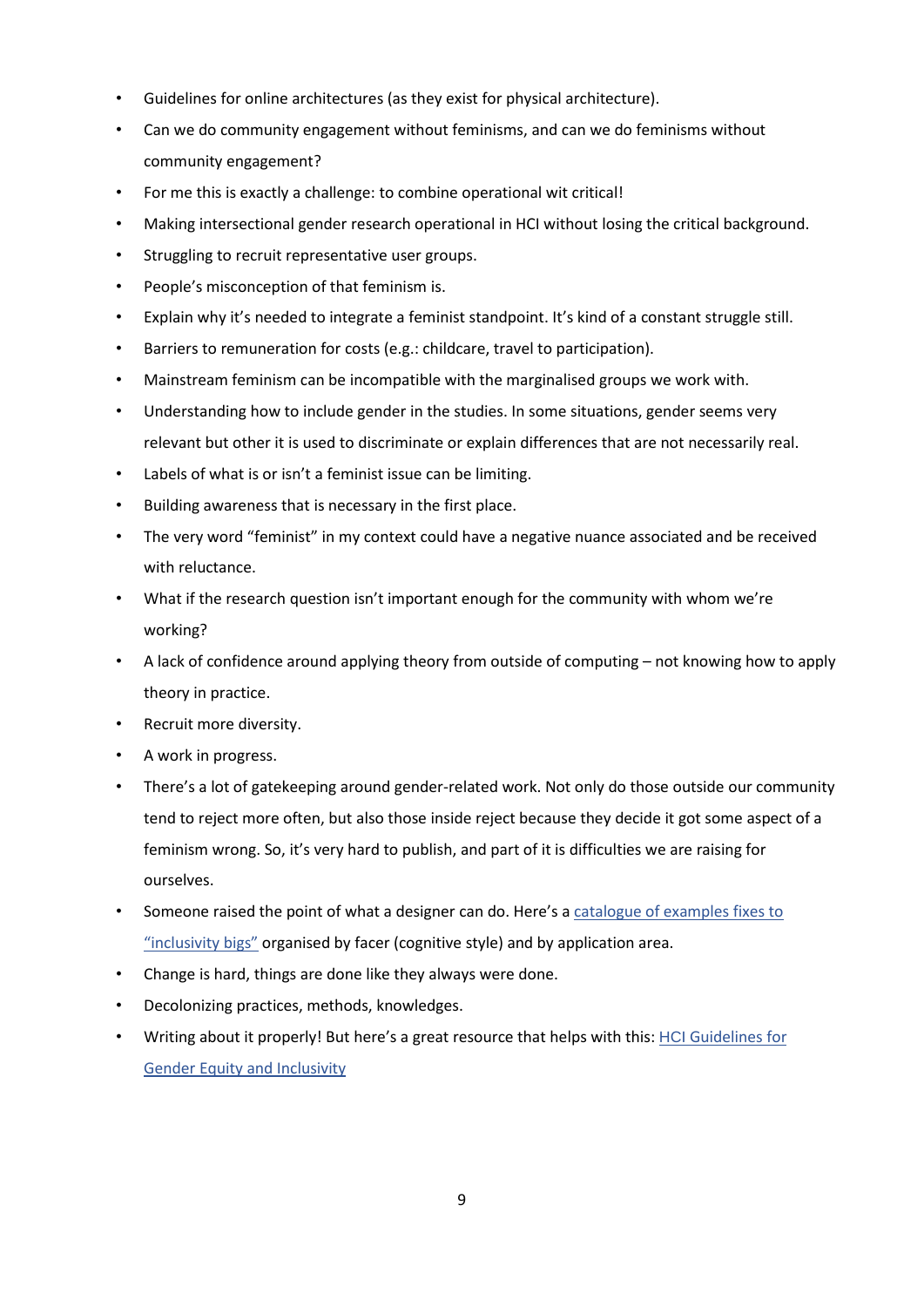## *What have you learnt from your projects about what a more feminist and gender-inclusive future could look like for HCI?*

- Publishing our work helps with people acknowledging the importance of feminist HCI!
- Counter to usability we can make the invisible visible.
- I have learned more about myself and why I want to be a researcher.
- Do not always prioritise the most original/creative idea by participants. Prioritise what Is useful.
- Imagining and designing inclusive futures helps these futures come into existence.
- A need to challenge the rhythms normalised in design of apps for work that are further marginalising groups of people when they should be empowering.
- Radical Honesty.
- Always with context in mind. All data are local.
- More diverse tech teams would be great!
- It's a lot more work to deliver a feminist piece of work than people realise.
- Others sometimes do not see the issues we see.
- When you start to notice issues, you can't stop seeing them but not everybody sees these issues.
- Think about a range of different "methods" in a way that goes beyond data extraction.
- Non-binary and gender fluid can influence a lot how HCI will look like in the future.
- There are a lot of barriers and biases around the world and future of work that can be overcome through smaller scale organisations that are democratic and have flat hierarchies.

## *Consolidating the learning*

- I learned I'm not alone with struggles and challenges.
- Feminist research is about serving a feminist goal not necessarily naming it as feminist work.
- How can we be inclusive in our feminist communities while also pushing forward theories without gatekeeping?
- Learned how different research groups approach the topic of feminist HCI.
- When struggling with the question: Is this a feminist issue? I will now ask myself instead: Is the goal you are aiming for a feminist goal? (Inspired by Rosie).
- Bardzell's transformative 2010 paper has been invoked several times today for a kind of default individualist feminism, but I think she also wrote about feminism-with (e.g.: with others, with communities, as configurations of solidarities?).
- I think this is so interesting I have been very critical of this work in the past, but I come back to it often, and it always fulfils a different purpose. Even if not perfect – it is so valuable.
- Of course, we have all learned a lot since 2010. That statement is definitely true of Bardzell. As well as the rest of us.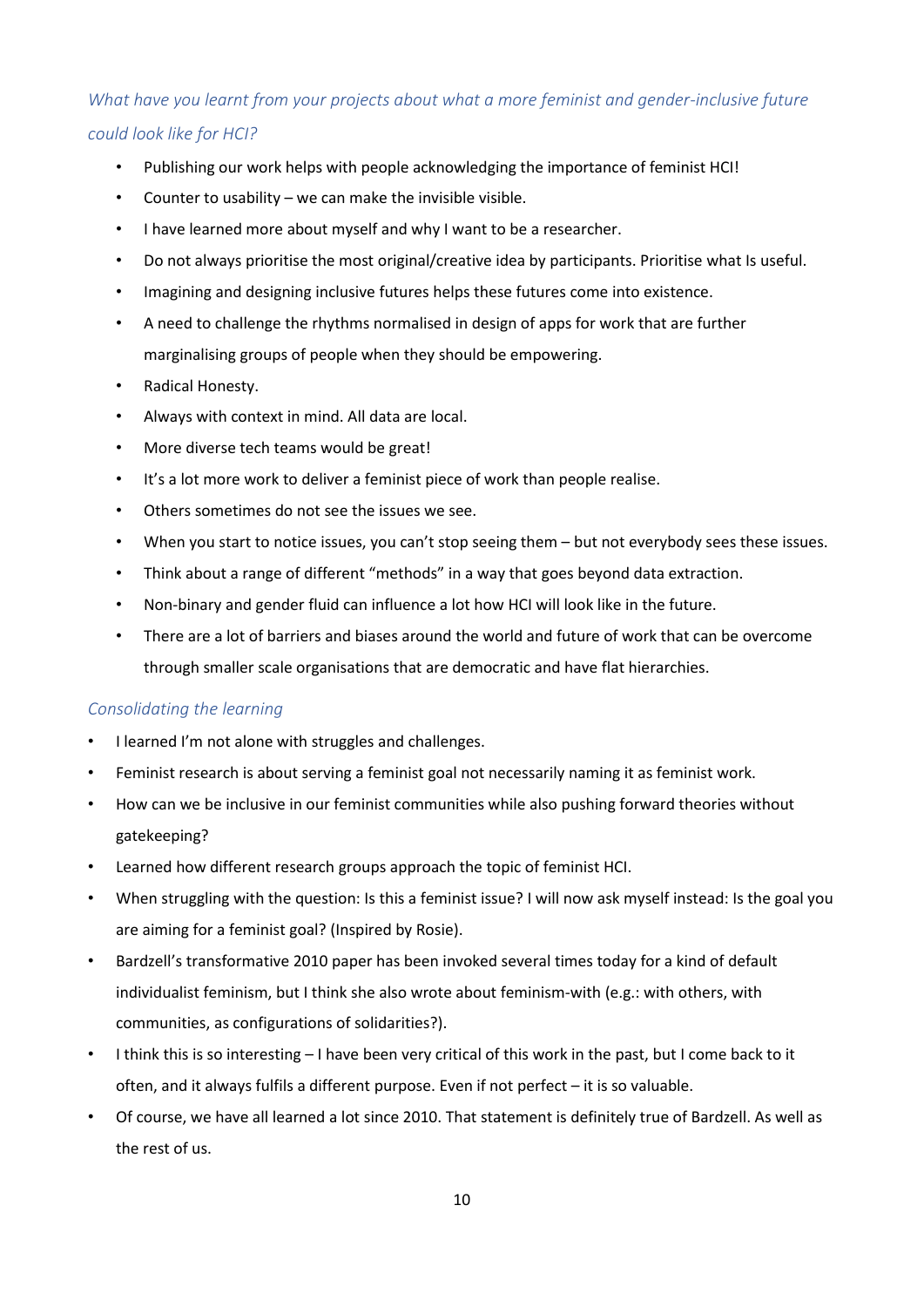- How are the victims (of doxxing) involved in the making of legislation?
- I learned about feminist theoretical concepts or issues other feminist HCI researchers refer to very interesting!
- Participedia's framework for thinking about collaborative work with the communities is very interesting.
- Building these networks and communities is a powerful feminist thing.
- Feminisms are often works in progress, and I need to learn to embrace that more.
- The need for more exchange.
- I'd like to learn more about "radical honesty".
- Space for open dialogue should be enabled.
- I want to celebrate the influence of feminism on my work, explicitly instead of hiding it or not mentioning it.
- I have started to shout it from the rooftops, and I am so glad for that.
- I got a glimpse of the broad range of assumptions (biases) underlying design.
- Trying to convince non-feminists that feminism is important is so hard and an ongoing struggle.
- I have learnt other researchers/practitioners struggle with the same issues I do.
- Relevant mentioned feminist concepts/issues: body notions/imaginaries; (in) visibility; Haraway: cat's cradle; Bell Hooks engaged pedagogy; ethical issues of involvement of marginalised users (autistic children).
- There is always more reading to be done!
- I had previously thought about gendered vehicles, but not the gendering configurations around automated vehicles.
- There are so many areas adjacent to HCI where feminisms are not super welcomed yet.
- I had previously thought about gendered vehicles, but not the gendering configuration around automated vehicles.
- Gendering of automated vehicles reinforces to me the need for global feminisms.
- How some of these struggles are based on our cultural contexts (e.g.: uni department setup).
- When it isn't clear or important to say if it is/isn't feminist, I use phrasing like "consistent with feminist thought, e.g. …".
- Resist calling something feminist if it's not appropriate to do so.
- Is there something valuable in not calling something feminist (especially if people are resistant to seeing/reading feminist work).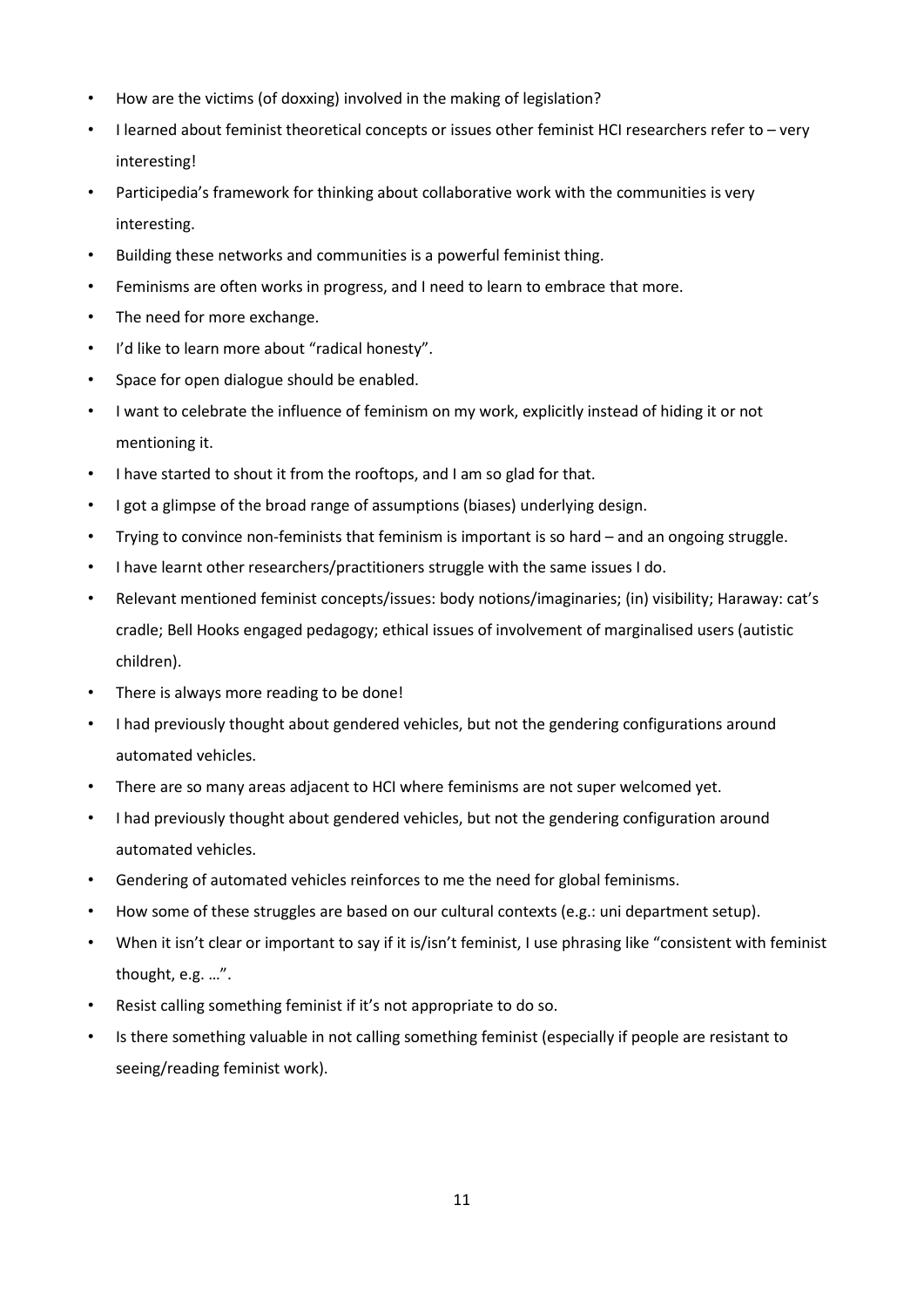## Event 2.5: Local Hub Co-working: Meeting up in Germany

## Leading questions

- Imagining other technological futures and utopias is an urgent challenge for technology design and development at a practical and structural level. How can there be a relation to our networked realities that allows an engagement with technology that takes intersectional feminisms as a given?
- In many kinds of technology there is the problem that those who are most marginalised are not included int eh research that further produces and develops these technologies. This problem reenforces the stigma that these technologies are for some and not for other and end up re-oppressing those marginal groups that end up engaging with these technologies. What strategies, coming out of Participatory Design methods, can include marginalised communities in developing technology in a feminist way?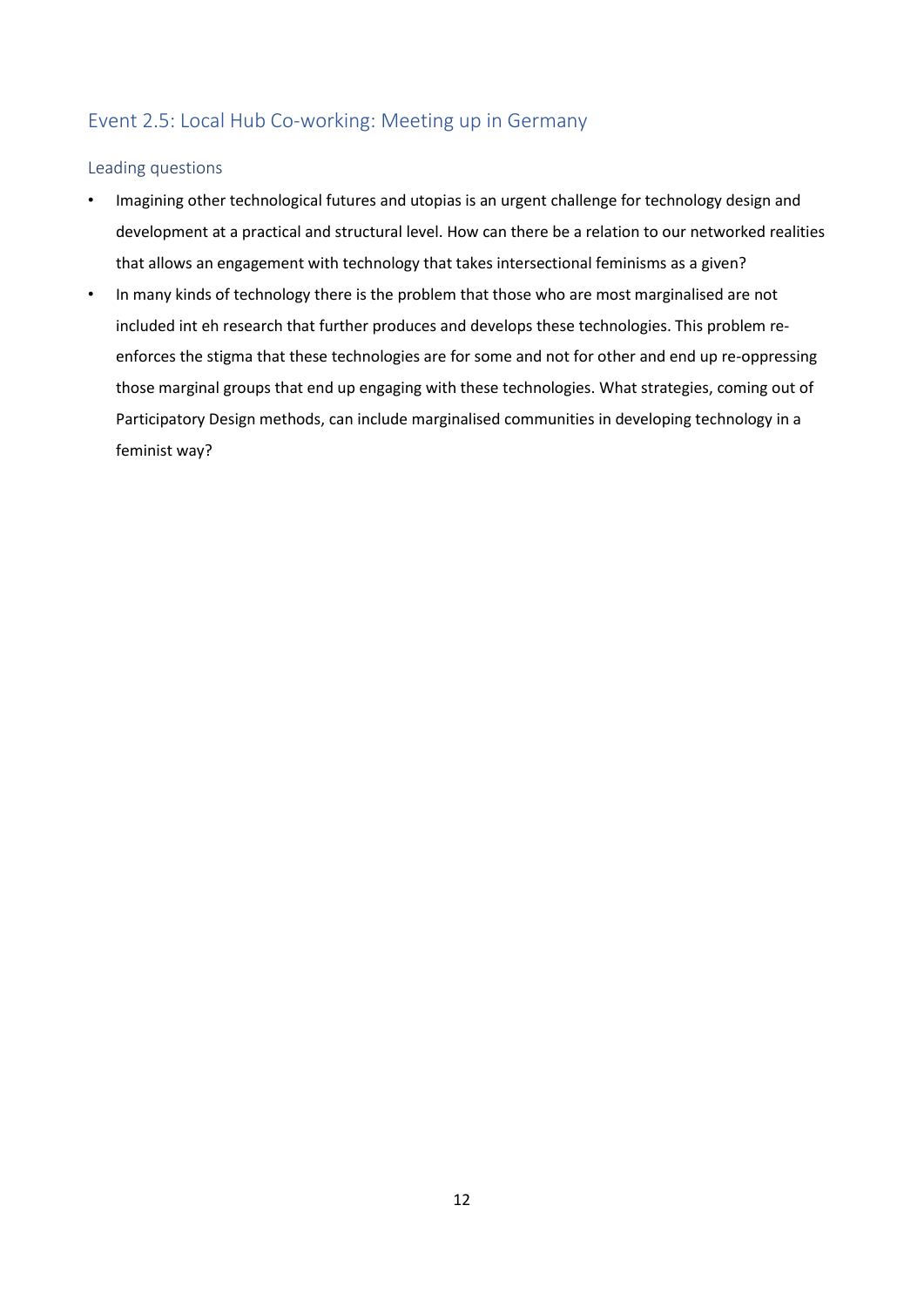## Event 3: Learning Methods of Feminist and Gender HCI

#### Who spoke at this event?

#### *Michael Muller (Opening Notes)*

Michael Muller works in the AI Interactions group of IBM Research AI, where his work focuses on the human aspects of data science; ethics and values in applications of AI to human issues; metrics and analytics for enterprise social software applications, with particular application to employee engagement emergent social phenomena in social software. Earlier IBM work involved activity-centric computing and communities of practice. Michael is an internationally recognised expert in participatory design and participatory analysis. His work in this area includes the development of methods (CARD, PICTIVE, participatory heuristic evaluation) and theory (ethnocritical heuristics), as well as the creation of taxonomies and encyclopaedic descriptions of participatory methodology in handbook chapters. Michael contributed expertise on participatory and qualitative analysis to a recent book from the National Academy of Science, as part of a three-year membership in a human-systems integration committee.

#### *Judith Dobler*

Design + TechnoScience

#### *Arthi Manohar*

UnBoxing Inclusive Approach in HCI

#### *Nadia Campo Woytuk*

How Might We Rework Cultural Probes to Fit a Feminist HCI Agenda?

#### *Miriam Sturdee, Katta Spiel*

Decentering Text: On Challenging Feminist Forms of Knowledge Production

#### *Marie-Monique Schaper*

Design Techniques to Promote Gender Literacy in Digital Fabrication with Primary School Students

#### *Pat Treusch*

Knowing Through the Gut: Feminist Impulses for Establishing Affective Embodiment as a Category and a Tool in Interaction Design in HCI and HRI

#### *Kavita Gonsalves*

Navigating Experiences of Gender-Based Violence: Co-Creating Location-based Storytelling Urban Games as Advocacy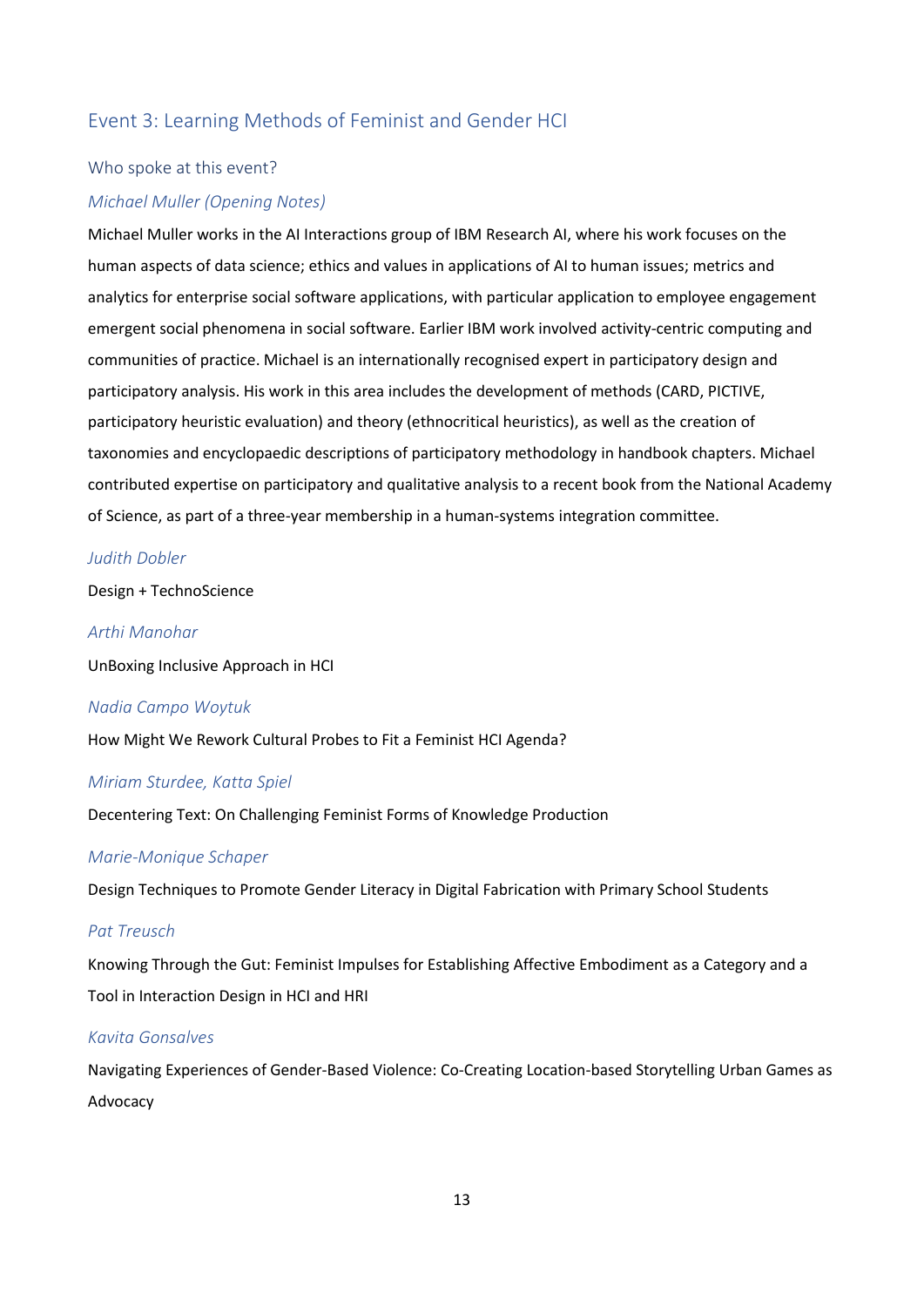## Key topics

Feminism; Case Study; Feminist HCI; Methods; 3D Printing; HRI; Design Thinking; Blockchain; Curious; Cycles; IoT.

## Opening Notes and Breakout Groups

## *Thoughts you have while Michael is speaking*

- Forgettance as a projection of power. Is data unknowing as colonial unknowing.
- Thinking how silence and silences are a prominent topic in humanities-based subject, but also how we process and engage with history on a personal/public/national level then impacts our work in design/science.
- "Raw data is both an oxymoron and a bad idea" Bowker. Reflective forgetting.
- Reminded me of Rosi Braidotti's work where she says that injustice is something you "forget to forget".
- And who's and what histories: from who's perspectives?
- "Weapons of Math Destruction" (Cathy O'Neil).

## *Questions you have for Michael*

- Can abstraction and generalisation be considered a type of unknowing?
- How do we contest back and lead unforgetting to some groups of people, who hold knowledge and chose to forget?
- How to merge qualitative method with big data science? How to make argument for qualitative methods being relevant?
- What would be your practical approach to reflective remembering or rather reflective forgetting?

### *Ideas for genderless toys*

- A toy for "Sara" Persona: I envisioned a football-like object that can rotate and reminds of a disco ball. The different shapes on it light up and suggest a dance move that the child could then make (such as hip-hop dance moves). Basically, a toy that motivates children to learn more dance moves, explore movement, and that creates a celebratory atmosphere.
- The idea is an AR game not eh phone (or potentially a separate device), that allows you to use the phone as a frying pan. The goal is to learn to flip pancakes, using the phone. You try to not let the pancake drop on the floor. The next step could be catching each other's pancakes, juggling berries, etc. Recipes for how to make pancakes and cakes would be provided within the game, perhaps as rewards for a certain number of pancakes successfully flipped.
- Augmented outside play facilitating movement and playfulness using geo location, networked tech, and IoT artefacts.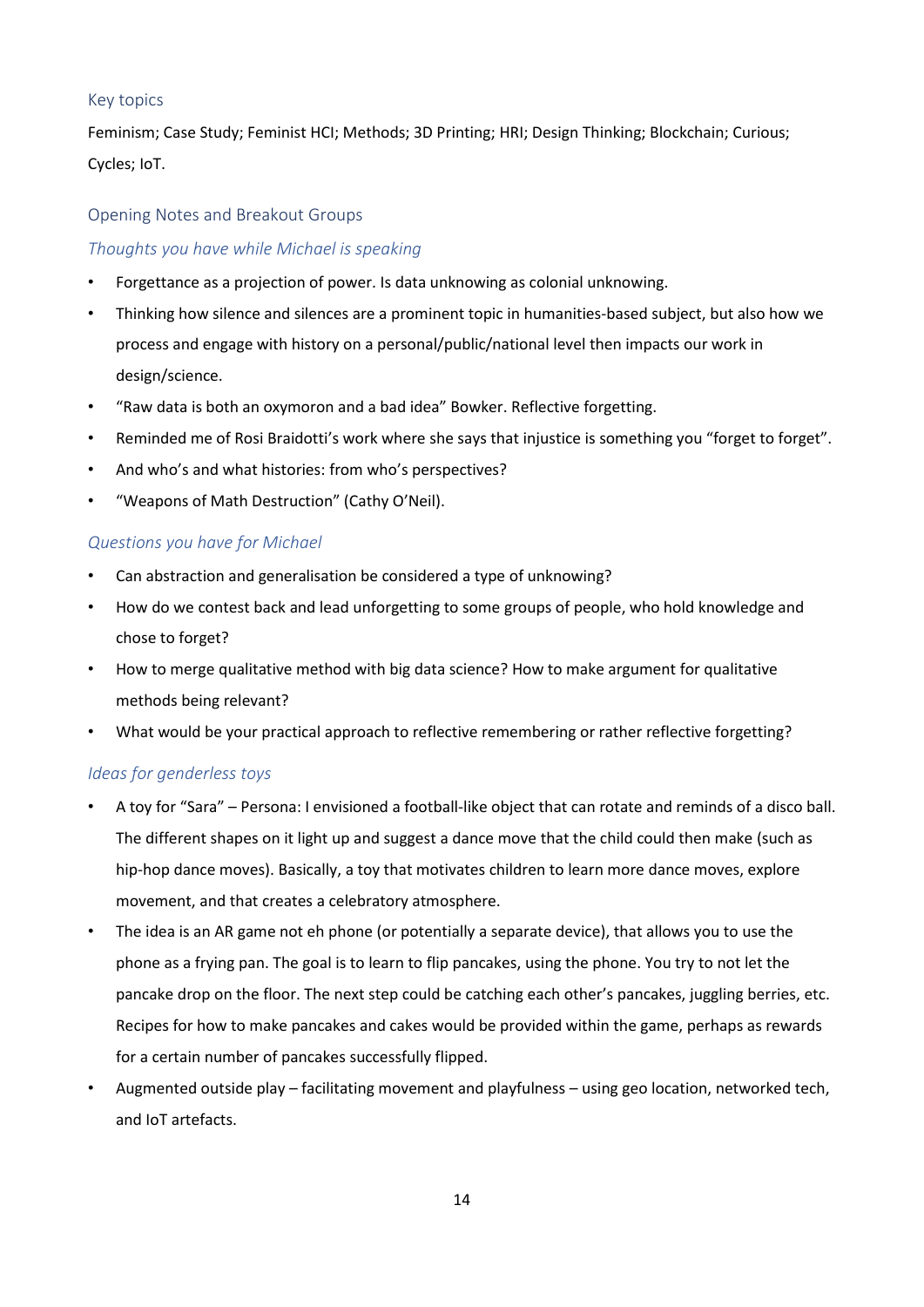## *What makes the method you learned about "feminist"?*

- Working with difficulties instead of ignoring or eradicating them.
- Trying to collaborate in a less familiar medium can help us to re-focus on how we collaborate (text collaboration seems familiar and "easy" by comparison).
- I agree that often the boundaries between being a feminist method or inclusive method are blurry.
- Changing perspectives (emotions) if you expose pictures of your private space in contrast to public or work settings.
- Approaching participants from a "messy" perspective. Being open with vulnerabilities.
- Explicitly feminist, but inclusive!
- Unashamedly expressive.
- De-centering different types of data.
- Critique but what makes it good is the fact that it exists.
- I'm not sure if there's ever a "true" feminist method as such methods can be used to further nonfeminist goals, but there are definitely methods that are more conductive of feminisms than others  $\odot$
- Perhaps clearly trying to question the gender of toys. I feel that the method works for children to learn about gender stereotypes. I wonder if it could work also if the first step of identifying gendered toys would be skipped.
- Probably note, for the children the reflective exercises were essential for changing their perspectives (comparing sessions 1 and 5 of the original workshop).
- Dealing with topics that are important to feminist actions and goals.
- Questioning established frameworks.
- De-centering text and emphasising embodiment as expression and as communication.
- … which creates ambiguity. Ambiguity can be both generative and also exploitative if there are power differences among the groups… so I need to think more about this.

## *Consolidating the learning*

- With the groups I have attended collaboration has been emphasised in different forms. Which has been super interesting from a methods perspective. E.g.: storytelling, materials visualisation, and sketching.
- Dig more into the question: what makes a feminist method actually "feminist"?
- Expressiveness.
- Forgettance.
- I will be taking with me the impetus towards methodological experimentation. I think this is one of the most important points for feminist HCI, which is open experimentation.
- From a "methods" perspective, I will with designer colleagues about what I experienced, and I will ask them to interpret.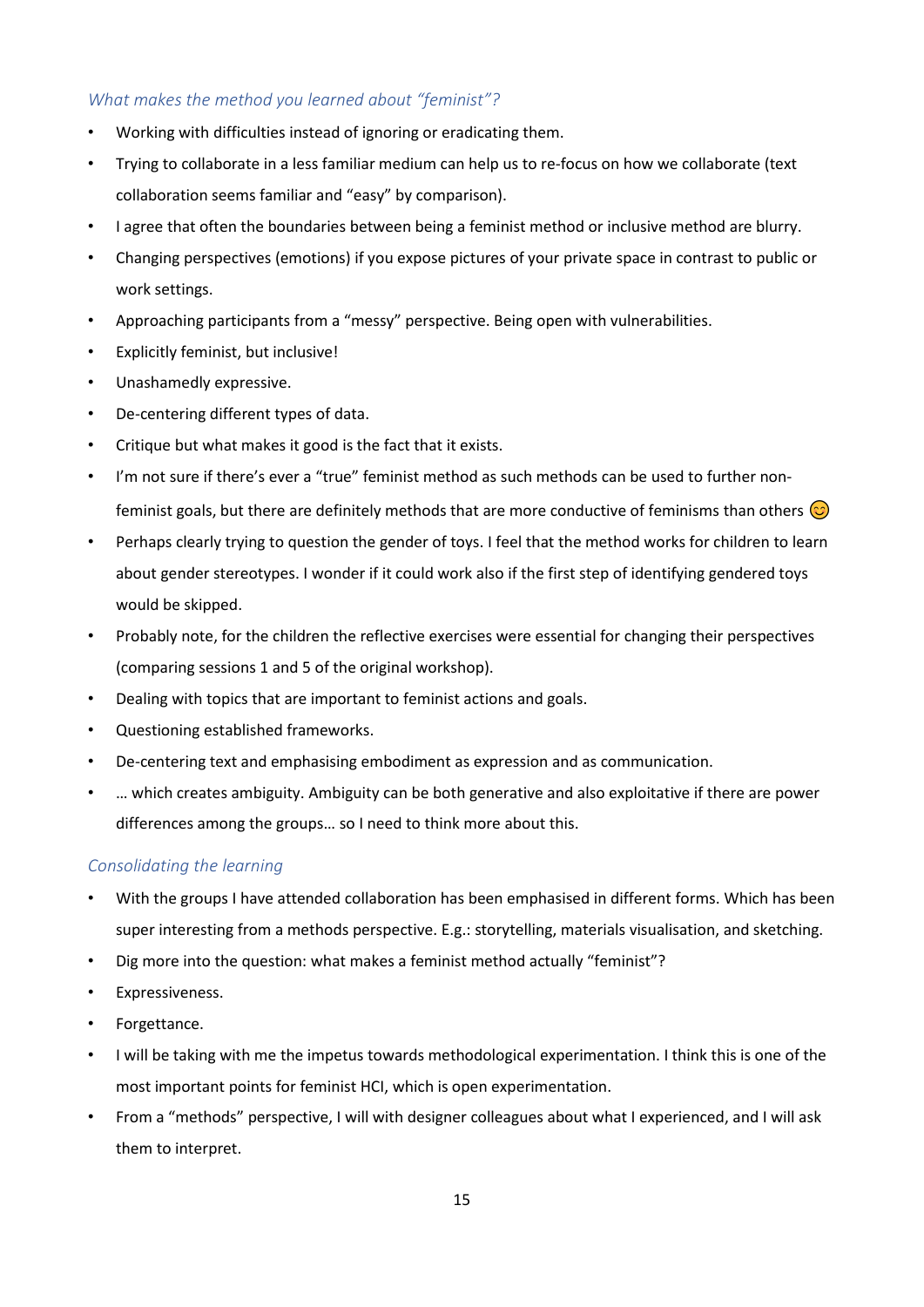- Not shy away from things being "messy".
- Vocabulary: forgetting, silencing, innocence data.
- I think it's really productive to ask people to work with materials or forms of expression that they don't normally work with. E.g.: Asking ML experts to describe their work in sculpture. This is so crucial to challenging hierarchies in interdisciplinary work.
- For me it would be interesting to compare different perspectives and stakeholders' values on genderless toys.
- What can be a probe and how we can combine the methods we learned about today.
- We know that words can function as boundary objects subject to diverse and situated interpretations. I suspect that drawings have even more "boundaryness" than words do?
- Taking on board more creative methods around storytelling (e.g.: Twine) and combining with data unknowing in the context of co-designing decision support systems. Super valuable to question the interests are being served.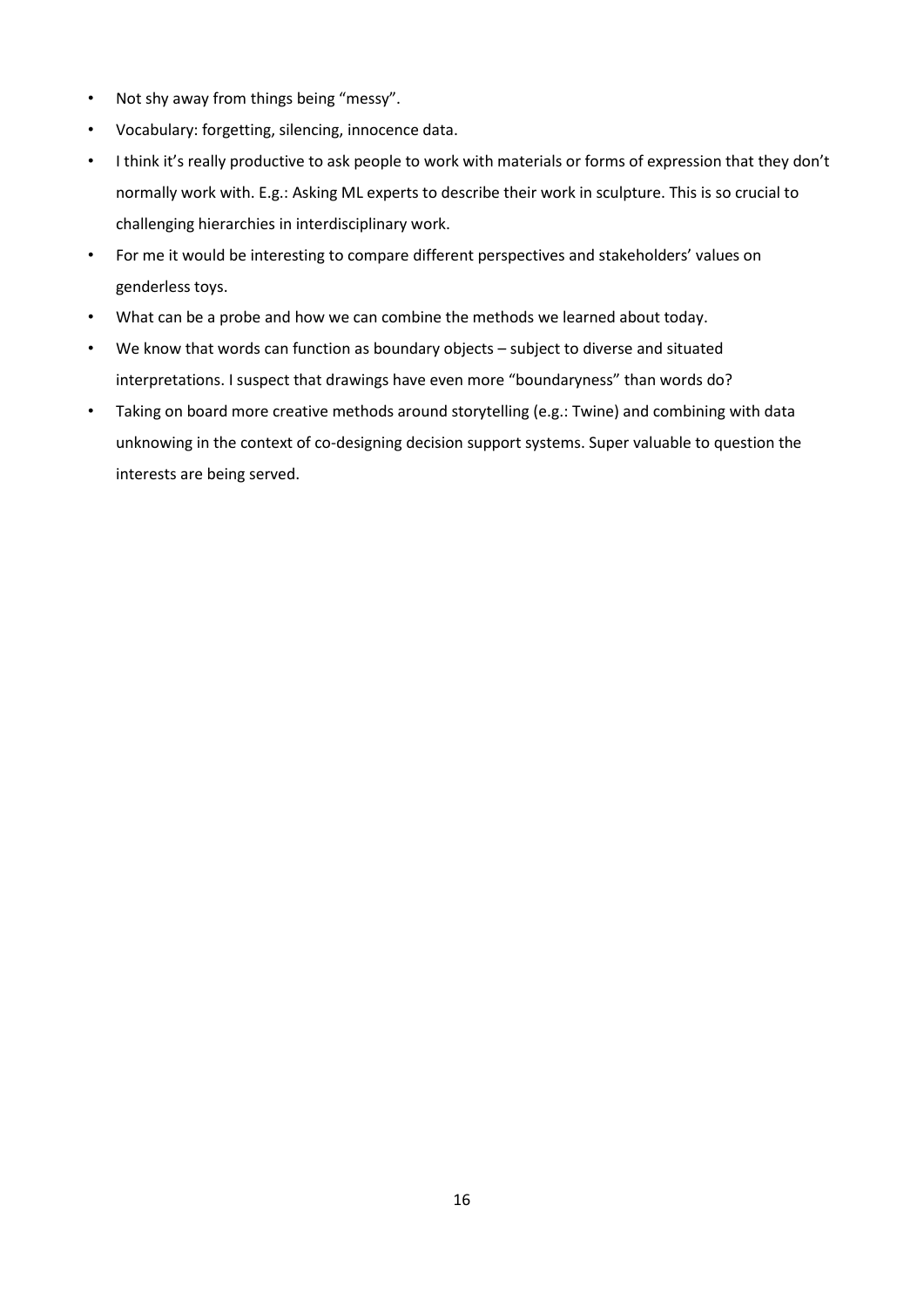## Event 4: Peer-Mentoring and Facilitating Research Collaborations

Getting to know one another

*What's your name?*

- Goda Klumbytė
- Violeta Tsenova
- Christine Mady
- Marie-Monique Schaper
- Kadian (Kay-Dee-Ann) Gosler
- Martina Schuß
- María Laura Ramírez
- Judith Dobler
- Rosanna Bellini
- Hawra Rabaan
- Sara Morais dos Santos Bruss
- Michael Muller
- Oliver Bates
- Stine Eckert
- Claude Draude
- Janne Mascha Beuthel

## *What kind of work do you do?*

- A lot of theory work, applied to imaginaries of technology and the body.
- I work on applied research projects across social and environmental justice projects. Specifically looking at fair and sustainable futures for gig economy workers.
- In an HCI research group, PhD, teaching focus on bodily experiences, making them wearable to others
- HCI team; inclusive shared automated vehicles.
- I am a PhD candidate, and I am interested in migration, social inclusion, and PD in HCI, and of course feminist HCI<sup>O</sup>
- I am trying to learn more about coding and computational methods and how to use them to analyse websites and social media from a feminist perspective to help victims of online abuse and harassment.
- I am an associate professor in the department of architecture, I teach and research on urban planning and specifically public spaces.
- Research into critical algorithm studies, machine learning and feminist systems design.
- Technology-facilitated abuse, working with perpetrators of IPV.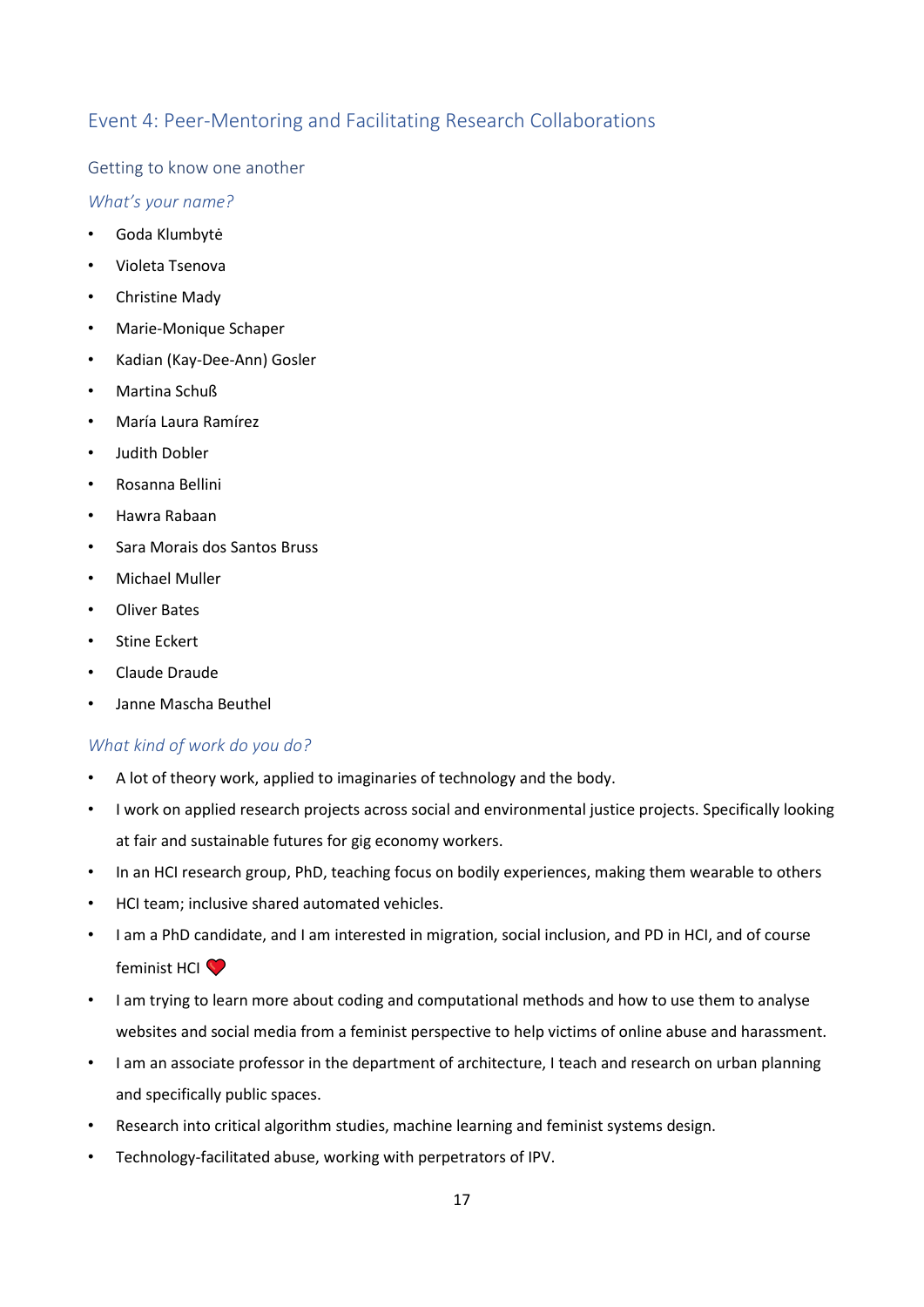- Intersection of Social Sciences, Humanities and Computing, critical theory, and methods in Computing; Participatory Design; Artistic Research; Feminist HCI.
- Research about genderless toys/ teaching gender literacy in children.
- PhD Candidate examining wearables in the bra field (Smart Bra/Bra Wearables) Using the wearers' experience to design future experiences w/the bra.
- Crowdsourced "disaster" archives and shared authority.
- Digitally mediated and interactive heritage interpretation.
- Design Research / Drawing and embodied practices.

## *How does your work relate to HCI and feminisms?*

- Underrepresented bodily experiences, pluralism, empathic understanding of "other" bodies; bodily diversity.
- Research in diversity aspects.
- HCI is the field I work in, and feminisms is related to the values I do research with and about.
- Lots of interaction with digital technologies and IPV is a deeply feminist issue (or should be seen as one).
- Including the feminist HCI framework in my work; looking for other theories to build my work upon.
- Designing technology/tools/stuff for more inclusive forms of work in the future.
- It is much easier to argue the case of my work in HCI than in ML community. Otherwise mostly through AX and HAI (human-algorithm interface).
- Using HCI and Fem in my research design. Using marginalised women as experts to develop a design process and products.
- Not directly with HCI but am interested in under-represented groups in relation to public spaces.
- Incorporating ideas around shared authority and participation and how we remember and forget history/heritage. How would archives be designed through a feminist framework.

## *What does feminist HCI mean to you?*

- Bringing (traditional) feminist theories, literature, thoughts into practice, and learning how to make it explicit in design (research) processes.
- Working with intersectional feminist methods, theories, actions in HCI.
- Including pluralistic viewpoints into my research; still a lot to learn still.
- It means a way to bring feminist concerns into the questions of design and relations between humans and technologies.
- It means a commitment to work and do research about ways of fighting oppressive systems.
- Nuance analysis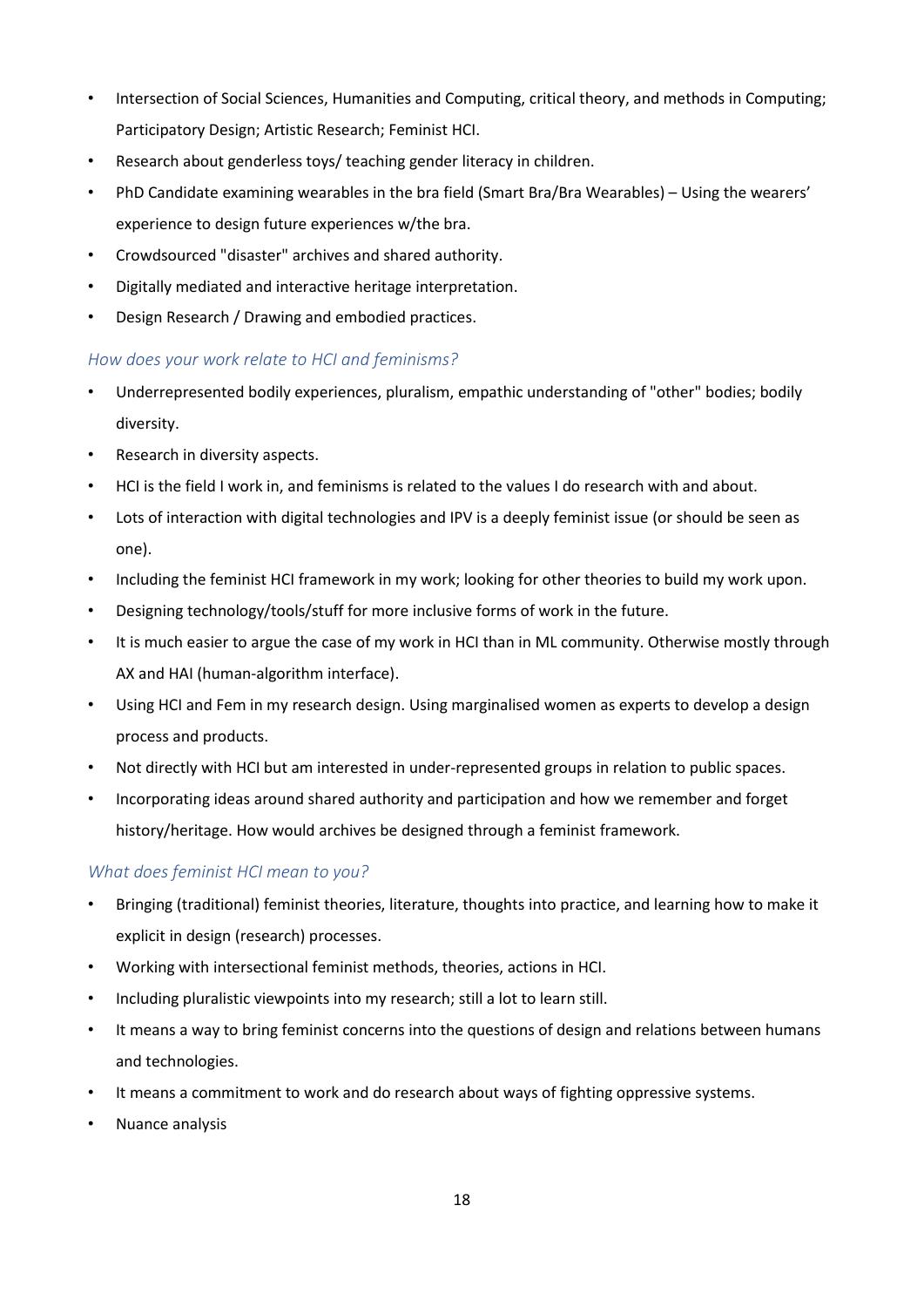- Currently, using it as a foundation for my methodology. But still a novice. It means a better way of doing research with people.
- I am not a HCI scholar, but feminist work in relation to technology means to me to critique and improve the computerised and digital infrastructure for women and all groups who experience oppression.
- I am learning about it now.
- Aiming for diversity in technology design.
- A space that drives for inclusivity and representation, challenging norms, and facilitating generative conversations.
- Making me what to take action.
- Inclusivity
- Adapt feminist methods and theories for design practice and techniques.
- I love feminist HCI.
- Bringing feminist action and practice to the techbros.

### Sustainable Peer-Mentoring

## *Looking back: What advice would you give to yourself at the start of your feminist academic career?*

- Familiarise with different feminist approaches in HCI.
- People like it when you approach them about their work  $\odot$  (especially if you say you've read their work).
- You can change advisor if they're not enabling your feminist work.
- Sometimes it is hard, but I can do hard things.
- It is a process, and different people are at different stages in their process and there is no need to be harsh towards them. It is an on-going work in progress, and some people are just starting.
- Listen more. Be less sure of yourself, white boy.
- Find mentors, teachers, fellow researchers, people for support and exchange.
- Integrate feminist theories in your teaching practises to make a change in society.
- Be more considerate to work you might not agree with; don't always criticise what someone is not doing and instead see their work as providing the groundwork for your own. It's easy to look back in hindsight and harder to convince someone that something is/will be important!
- That being said, if something is problematic/harmful you can still call this out in other ways.
- It's ok to not know anything. And to reflect and learn from the women in my everyday life. Lived experiences count.
- Be patient and keep on talking/teaching/living feminist approaches.
- Your principles don't only apply to your academic output; your workplace conditions should also be examined to see how they match up/diverge.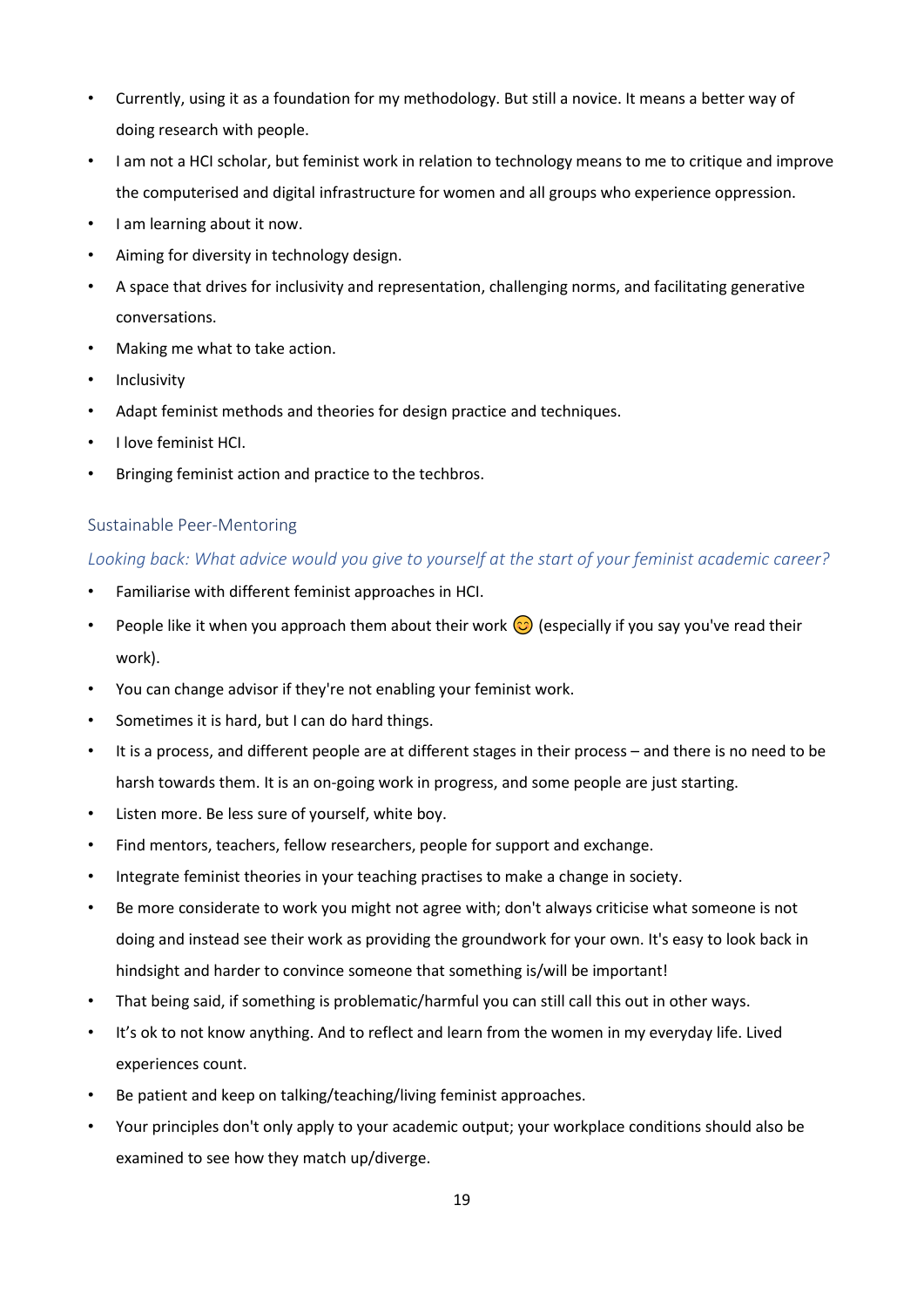- "Trust your gut" to find what theory/method is right for your work, it requires good mentoring though.
- Find good mentors that you can trust, stay open to ideas, build networks and reading groups with peers!
- There is always more work/learning to be done.

*Pass the advice forward: What advice have you received from an academic (about life or career) that you think others should hear as well? what was it about this advice that made it significant/memorable for you?*

- Whatever we think we know, that knowledge will change soon.
- Be strategic and use the institutions for what they're worth.
- Close your email while writing/doing research.
- Building sustainable and trusted relationships takes a lot of time and effort. Be sensitive to this. Remember the aftercare!
- Whatever works works!
- Respect your own (and others) physical and mental resources.
- IRB won't necessarily keep you or your participants safe; have your standards higher than that.
- There are creative ways to remunerate participants who are dedicating their time.
- Be kind to people who are starting. Offer advice and help when they make mistakes (including expression and language used) instead of tearing them down for not knowing.
- Create your own personal "advisory board" for career decisions.
- Choose your advisor/collaborators wisely.
- Some people might think your work isn't important (they are wrong).
- Find someone who has great boundaries and let them inspire you.
- Work-life balance should be a real thing.
- Be prepared to explain your goals/approach using different language to different audiences.
- Don't be too hard on yourself. You are smart and your area of research is valid.
- Have alternative life plan(s).
- You will become the expert of your area. Trust yourself.
- Educate your colleagues in having a good work-life balance.

### Research collaborations

- Inclusive Design
- Inclusiveness, Pluralism
- Games to communicate Complexity
- Genderless Toys
- Design Fiction and Speculative Design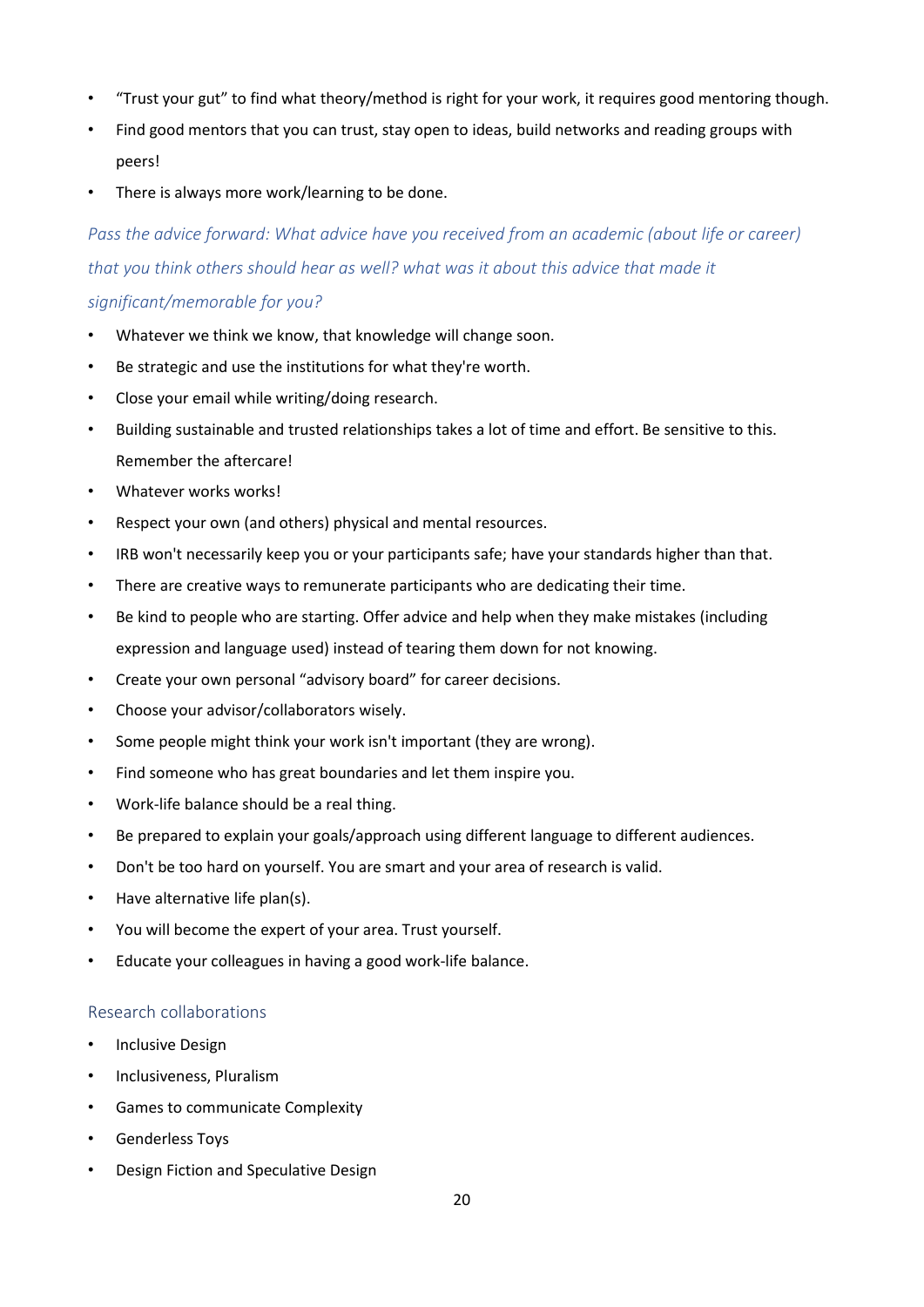- using Design Provocations/Fictions/Futures with Policy Makers
- making Feminist Theories explicit in Prototypes, Design Artifacts
- Augmented Reality
- teaching Gender Literacy
- Technology Education including Awareness on Societal Impacts
- Computational Empowerment in Education
- intersecting Practice-Based Work and Theoretical Work better
- the role of Feminist Theories in Design Processes
- understanding Craft as a Feminist Practice
- Craft in HCI
- User Enactment
- the Body and Bodily Experiences
- Embodiment and Feminist Methods
- Feminist Perspectives on the Body
- Wearables
- Gender and Wearables
- Gender and Design
- Gender and Security
- Gender Biases in Technology Design
- Gender Biases in Mobility
- Whistleblowing and Worker Sousveillance
- empowering Gig Economy Workers
- Participatory Design
- Tech's impact on Workers' Rights
- "Future of Work" but Justice and Fairness oriented
- Regenerative Design
- Zero Carbon Smart Cities
- Sustainability (SHCI)
- Sustainable Mobility
- designing Creative Decision Support Tools for complex data sets (like big energy datasets)
- Automated Systems
- Cross-Cultural Studies (e.g. Europe, Latin America)
- applying Feminist Methods in systems of the future/systems that do not exist yet
- Last-Mile Logistics
- Sex Work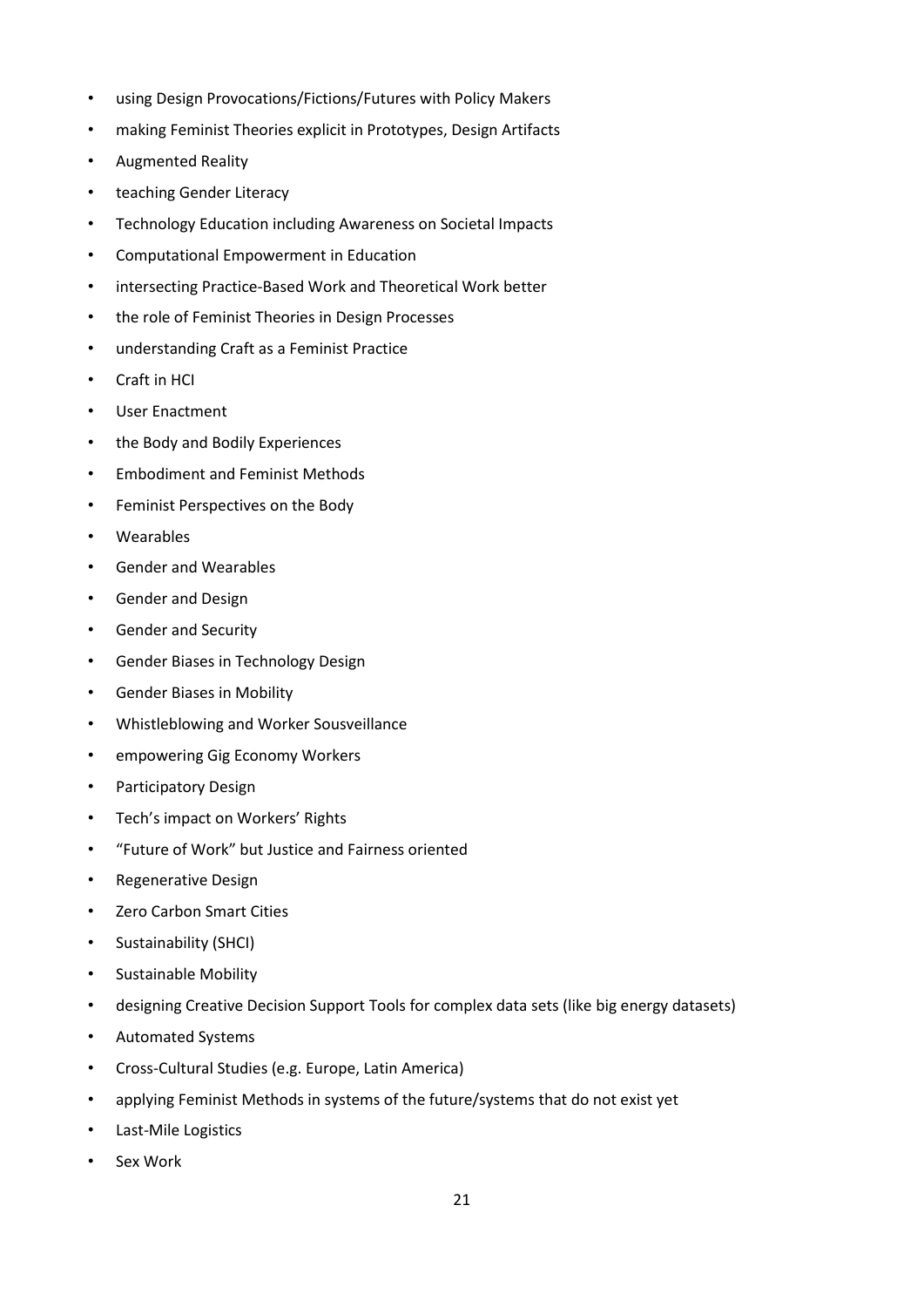- Social Dimensions of data and personal information
- Preventative Approaches to Harm
- Gig Economy/Online Platform Work
- Black Feminist Thought on Identity and Liberation
- fighting Prejudices, Super Diversity, and Intersectionality
- Feminist Standpoint Theory
- Islamic Feminism
- Intersectional Feminism
- anti-oppressive Design Tools
- Situated Knowledge
- Trans Marxism
- inclusive public places
- Migration
- Disability
- Censorship/Deplatforming of marginalised groups
- Digital Divide/excluded people
- Social Work
- underserved communities
- Artistic Methods, e.g. poetry and storytelling
- PD Methods
- Empowerment
- Sociotechnical Systems and Freedom
- Social Justice Approaches and Initiatives
- Research Justice
- Justice and Fairness in Design/Deployment
- Social Inclusion/Social Justice
- Restorative Justice
- Transformative Justice
- merging Justice and Feminist Theories to explore Socio-Technical Interventions for marginalized domestic violence survivors (currently with Muslim women in the US)
- Social Manipulation
- Social Violence and Intergroup/Intercultural Conflicts
- Sexual Violence and Abuse
- Intimate Partner Violence
- Visual and Multimodal Ethnography/Anthropology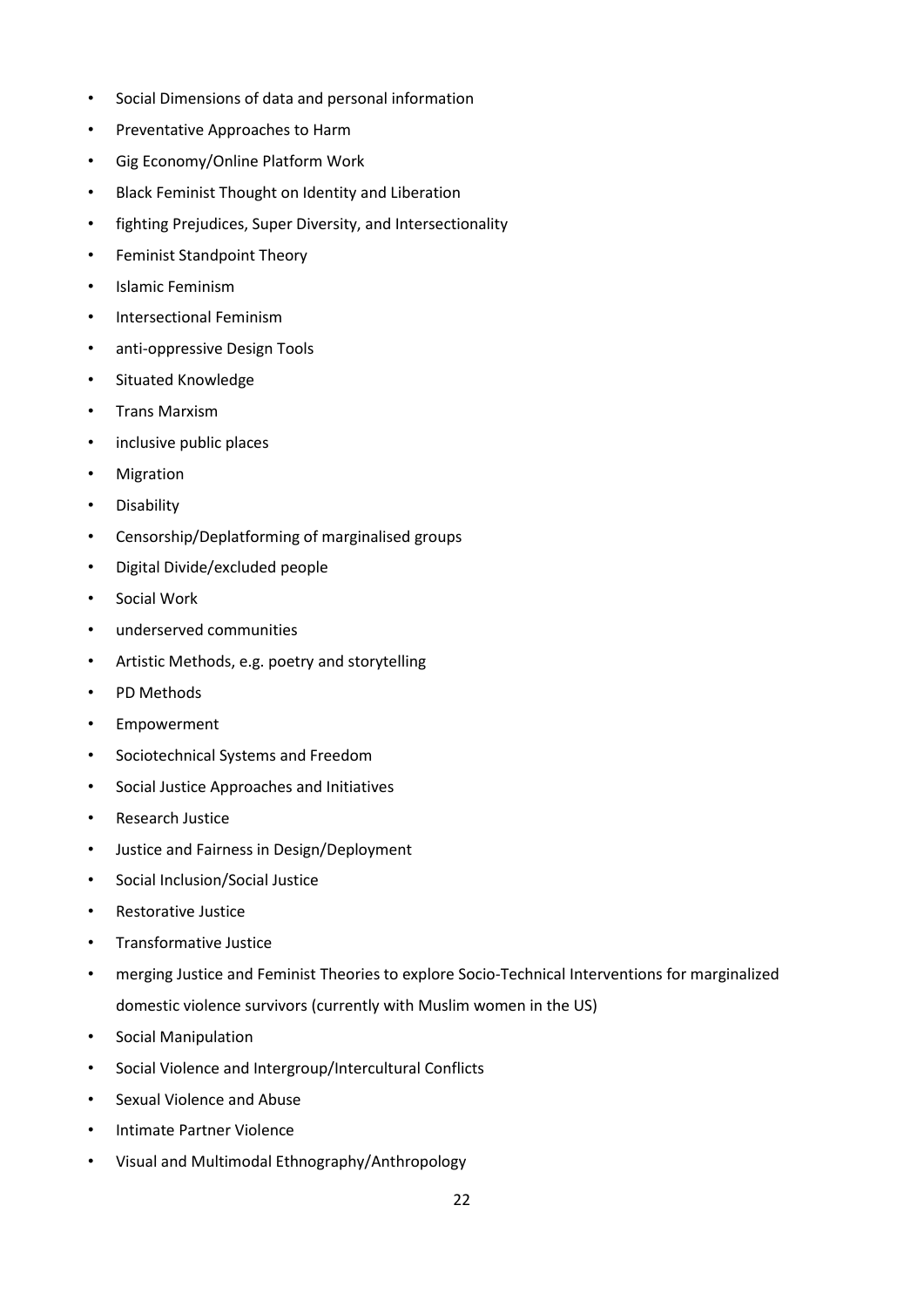- designing with and for (Ghanaian) migrants in Europe
- Co-Creation/Critique of Design Thinking
- Oppression and Resistance
- researching with marginalised participants
- Participatory Design
- empowering migrants through Research and Design Practices
- decolonizing Research Practices
- Black Feminist Thought
- Decolonisation
- New Design Methodologies
- Critical Race Theory
- Afrofuturism
- Post-Human/Anti-Humanisms
- Theory on Gender and Technology
- Utopias/Imaginary Futures
- Historical Materialism
- Storytelling
- Indigenous Materialism/New Materialism
- other Knowledges
- Lived Experience as Knowledge
- Embodied Practices/Knowledge
- Clothing Embodiment and Experiences
- Designing for Wearables Experience
- Collaborative Design Techniques/Practices
- drawing Research
- challenging dominant discourses of any kind (and essentially creating new publics!)
- developing constructive critiques of work-practices and technologies, esp. as they relate to power in organisations
- Shared Authority (can this be achieved? is it problematic? in what ways?)
- making change, which also means supporting others who are making change
- can we have citizen science?
- finding the people who will change me (for the better), and listening to them
- What can we learn from other people's work-practices (solo and group)?
- I want to broaden my understanding of different lived experiences, to actively engage with challenging myself and my own patterns.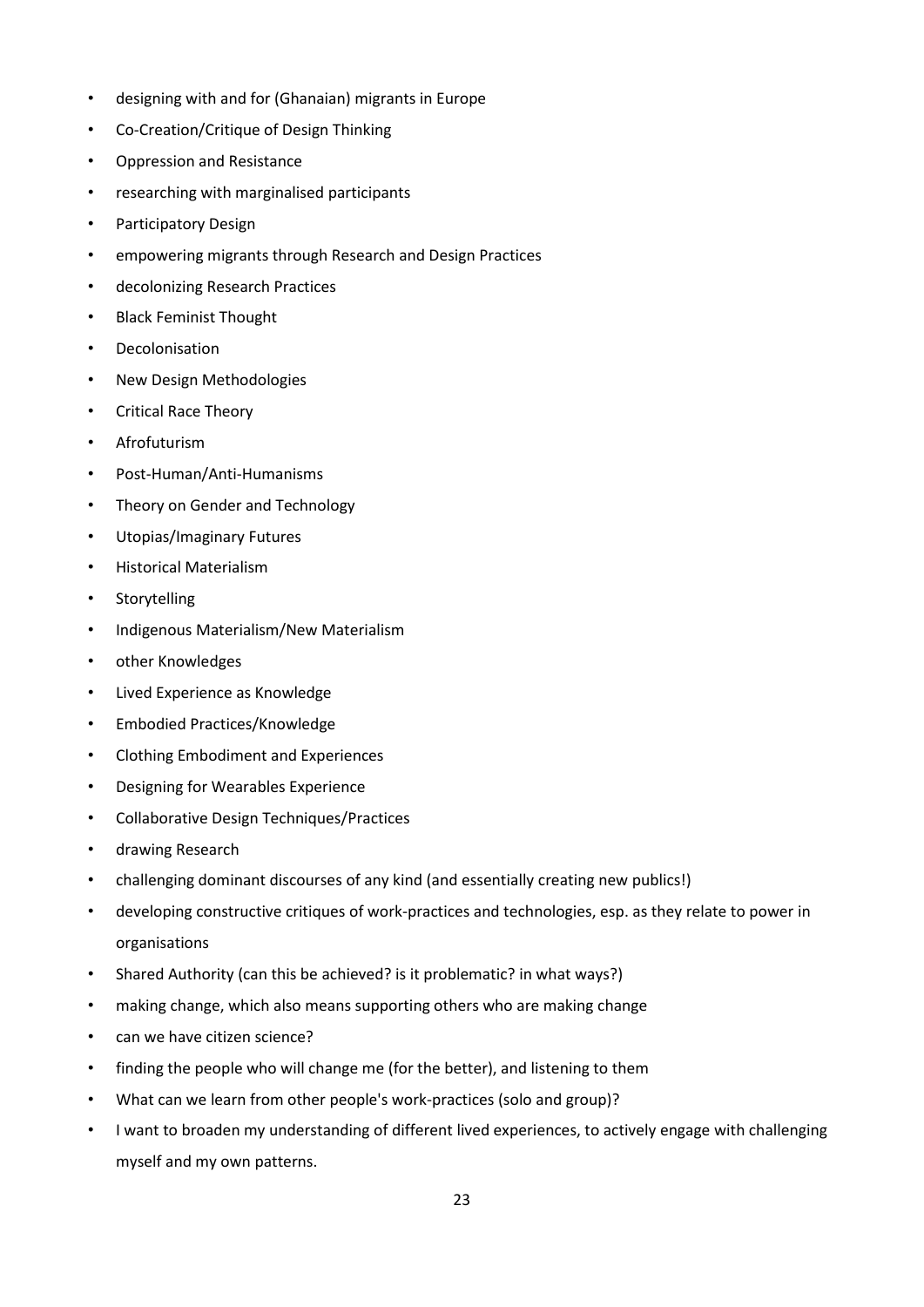- reforming AI and related work-practices (if possible)
- try to find ways to queer familiar technologies
- the role of Interactions for Meaning-Making vs Meaning-Taking
- Artistic, Experimental Research in Computing
- Feminist New Materialisms in HCI
- Participatory Design Practices
- What does it mean to use feminist theories when designing systems? What are the limitations?
- thinking about designing systems that equip non-academic people with tools to be critical about information they engage with and how they do this engagement
- how to make intersectional feminist values, social justice etc. concrete in tech development
- finding ways to advocate for non-positivist approaches in an engineering culture